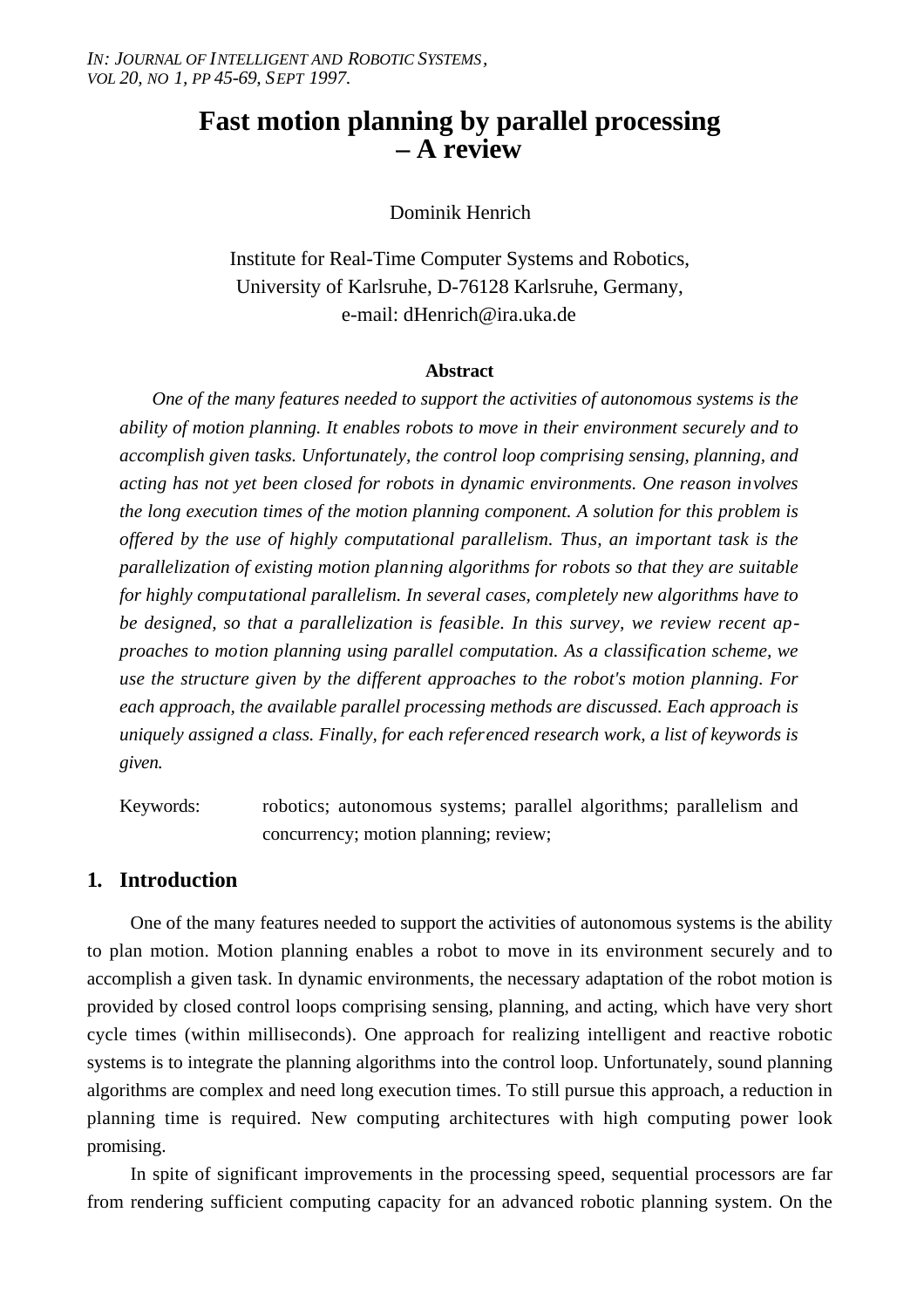other hand, modern VLSI technology offers a unique opportunity to close this gap by parallel computing. One could object that massively parallel computers do not serve as a conceivable platform for motion planning due to their high cost and limited availability. However, it can be expected that the progress in the design of new VLSI circuits and the reduction in component cost will make the highly parallel machines available, very probably in the next decade, it will be possible to build highly parallel computers with relatively small costs.

Also, it can be said that the motion planning probblem in general can become very complex for increasing degrees of freedom (DOF) of the robot and is still intractable, even for a parallel computer. On the other hand, the aim of parallel processing is not to reduce the intractability of complex problems, but to reduce the solution time for given problems, or to increase their solution quality. Also, it is important to approximate the general problem by a simplified, but still realistic problem. This is independent of whether sequential or parallel processing is used.

Today's sequential computers may be sped up only through intensive technological effort because the performance is physically limited by these architectures. Computational parallelism is one solution to this problem. By adding processing units in parallel computers, the process time can be arbitrarily sped up for *corresponding* complex problems.<sup>1</sup> On the other hand, the available computational parallelism has to be exploited in an efficient way. The solution methods of different applications can be parallelized in various ways. An improvement in performance cannot be achieved by solely increasing the number of processing units because the time for necessary communication or for additional data administration may increase simultaneously.

Thus, an important task is the parallelization of existing problem solutions in robotics so that they are suitable for highly computational parallelism. In several cases, fundamentally new algorithms have to be designed, so that a parallelization is feasible. The paper [Prasanna92] reviews the research performed thus far in designing and implementing parallel algorithms for robotics. One of the key findings is that, in the subareas of manipulation and task planning, not much work has been published concerning parallel algorithms. Several parallel motion planing algorithms have been suggested however, which are reviewed in this paper.

The rest of the paper is organized as follows: First, we introduce the classification scheme for the parallel motion planning approaches in Section 2. Then, the results of the single motion planning approaches are presented and discussed in Section 3. After summarizing the work done so far, open problems and interesting future research fields are pointed out in Section 4. The paper ends with a list of references with the corresponding keywords.

<sup>1</sup> The solution time for a *fixed-sized* problem can asymptotically be reduced by parallel processing at most down to the inherent sequential fraction of the solution algorithm (Amdahls law) [Gustafson88].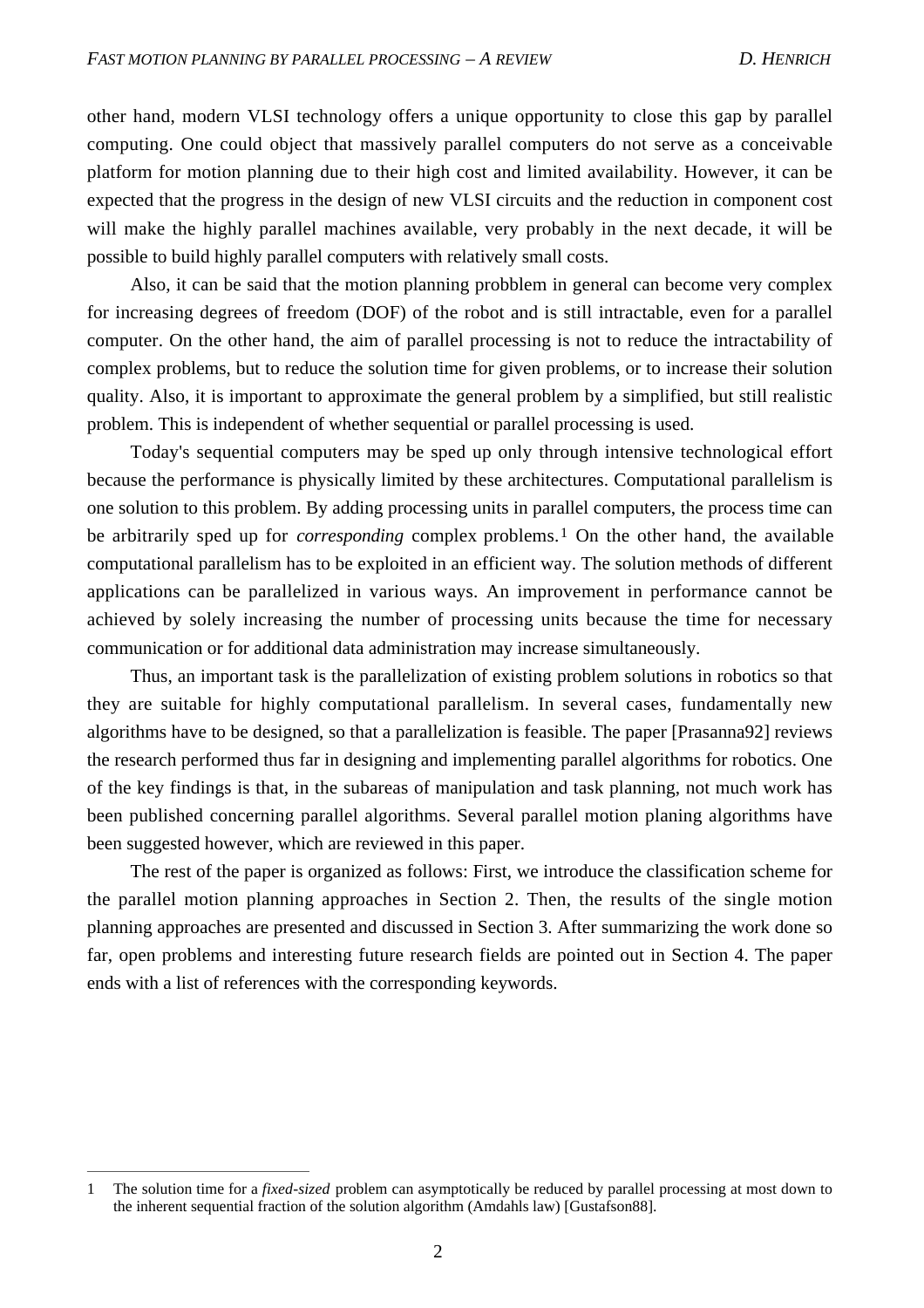## **2. Classification Scheme**

For classifying individual research areas, a set of keywords is given in Table 1. The keywords are chosen from the two combined research fields, robotics and parallel processing. Additionally, the keywords are distinguished by the aspect they concern in the field, i.e. robotics application or robotics motion planning approaches. Most of the keywords are self-explanatory; the others will be explained later.

| Field:      | Aspect:                       | Keywords:                                                                                                                         |  |  |  |
|-------------|-------------------------------|-----------------------------------------------------------------------------------------------------------------------------------|--|--|--|
| Robotics    | Applications                  | Manipulators; Telerobotics; Mobile robots; Grippers; Microrobotics; Multirobot<br>environments                                    |  |  |  |
|             | Motion planning<br>approaches | Skeleton; Cell decomposition; Potential field; Mathematical programming                                                           |  |  |  |
|             | Ancillary algorithms          | C-space computation; Collision avoidance; Path optimization                                                                       |  |  |  |
| Parallelism | Approaches                    | Graph search; Genetic algorithms; Cellular automata; Neural nets; Processor<br>farms; Static task scheduling                      |  |  |  |
|             | Architectures                 | MIMD computers; SIMD computers; Dataflow machines; Shared memory<br>systems; Special purpose hardware; No parallel implementation |  |  |  |
|             | <b>Interconnections</b>       | Bus networks; Linear networks; Ring networks; Mesh networks; Torus<br>networks; Hypercube networks; Special purpose networks      |  |  |  |
|             | Scalability                   | Scalable parallelism; Specialist parallelism                                                                                      |  |  |  |

*Table 1: Selected keywords for the two combined research fields, robotics and parallelism*

#### **2.1 Robotics**

The keywords of the aspect "Motion planning approaches" and their definitions are derived from the review paper in [Hwang92]. The keywords represent a list of basic approaches for gross motion planning. These approaches are not necessarily mutually exclusive, and a combination of them is often used in developing a motion planner.

In the *skeleton* approach, the free configuration space (C-free-space), i.e., the set of feasible motions, is retracted, reduced to, or mapped onto a network of one-dimensional (1D) lines. This approach is also called the retraction, road map, or highway approach. The search for a solution is limited to the network, and motion planning becomes a graph-searching problem. The well-known skeletons are the visibility graph (V-graph) and the Voronoi diagram, commonly used ones for the 2D, the silhouette and the subgoal network.

In the *cell decomposition* approach, the free C-space is decomposed into a set of simple cells, and the adjacency relationships among the cells are computed. A collision-free path between the start and the goal configuration of the robot is found by first identifying the two cells containing the start and the goal and then connecting them with a sequence of connected cells.

The *potential field* approach constructs a scalar function called the potential that has a minimum when the robot is at the goal configuration, and a high value on obstacles. Everywhere else, the function is sloping down toward the goal configuration, so that the robot can reach the goal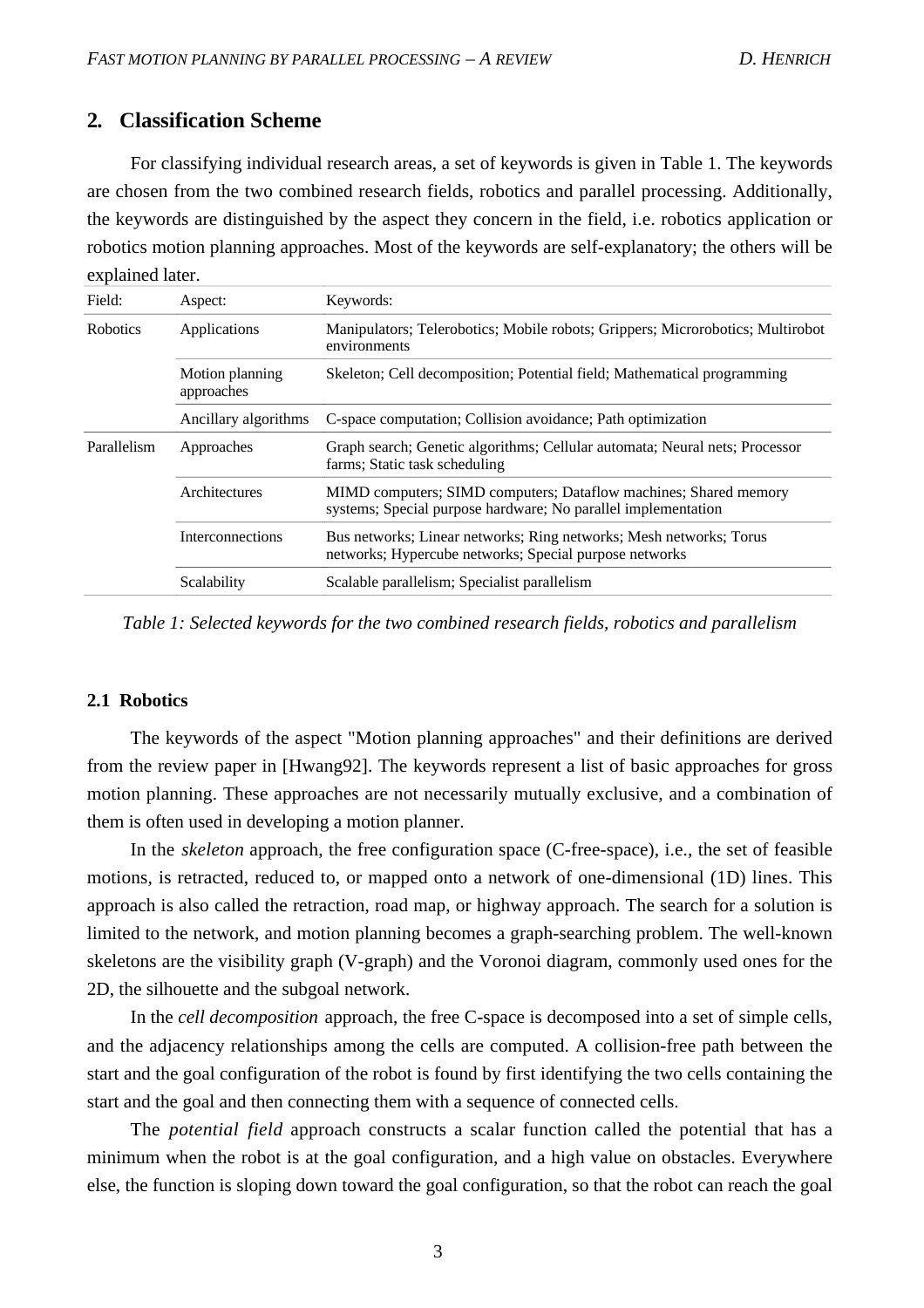configuration by following the negative gradient of the potential. The high value of the potential prevents the robot from running into obstacles.

The *mathematical programming* approach represents the requirement of obstacle avoidance with a set of inequalities on the configuration parameters. Motion planning is then formulated as a mathematical optimization problem that finds a curve between the start and goal configurations minimizing a certain scalar quantity. Since such an optimization is non-linear and has many inequality constraints, a numerical method is used to find the optimal solution.

#### **2.2 Parallelism**

The keywords in the parallelism aspects "approaches", "architectures", and "interconnection" are well-known and need not be described any further.2 Additionally, we apply the aspect "scalability" containing two keywords. The keyword *specialist parallelism* refers to approaches where the problem is partitioned into multiple distinguished tasks and each of them is solved by a separate process. The keyword *scalable parallelism* refers to approaches where the problem is partitioned into similar tasks and, additionally, the number of tasks can be chosen freely within a wide range. In the second kind of parallelism, by increasing the number of processing units, either the solution time can be sped up or the solution quality can be increased. In both cases, the efficient exploitation of the computational power supplied by the processors has to be regarded.

## **3. Motion Planning Approaches**

To structure the parallel approaches, the classification of motion planning approaches as given in Section 2.1 is used. For each basic approach, the available parallel processing methods are discussed. Each parallel method is uniquely assigned to a class. Segmentation of the field according to the type of problem, where several problems may be solved by the same (sequential or parallel) approach, was rejected

In contrast to the classification, the basic data representation of skeletons and of cell decomposition can be subdivided into (multi-dimensional) grids and graphs. Additionally, the parallel algorithms depend much more on the data representations than on the way these representations have been retrieved. Therefore, the classification scheme given by the four keywords for general motion planning approaches is modified by exchanging the classes "skeletons" and "cell decomposition" with *graph-based* and *grid-based* approaches. The graphbased approaches include irregular skeletons and object-dependent cell decompositions. The gridbased approaches include skeletons with a regular network of 1D lines and object-independent cell decompositions.

 $2\;\;$  In the field parallelism, we use only the most common kewords resp. methods. Further keywords exist especially for the aspect "interconnections" indicating more complex topologies, which are not needed here.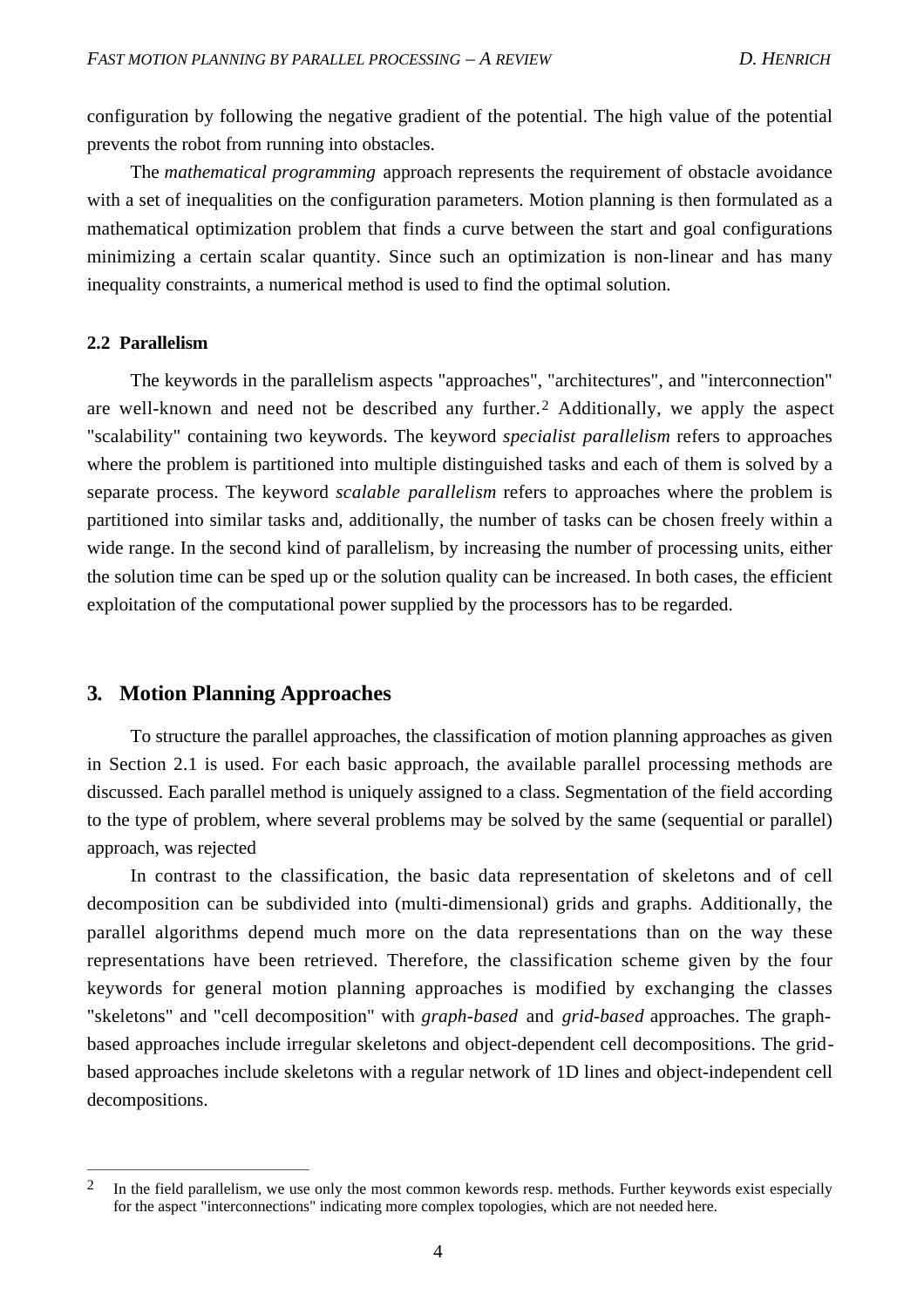The following subsections summarize parallel motion planning approaches according to the modified structure of general motion planning: graph-based approaches, grid-based approaches, potential fields, mathematical programming, and ancillary algorithms.

#### **3.1 Graph-based Approaches**

The graph-based approaches include irregular skeletons and object-dependent cell decompositions. For examples see Figure 1. In this case, all collision-free paths are stored explicitly and cannot be generated implicitly. These approaches consist of two basic phases. The first phase is associated with the construction of a graph representing relations between free space. After computing the graph, in the second phase, the optimal path referring to a certain criterion (shortest distance, minimum time, etc.) has to be found.



*Figure 1: Different types of graph based environment representations [Latombe91]: a)V-graph, b) Voronoi diagram, c) quadtree, d) trapezoid cell decomposition*

Firstly, regarding the calculation of skeletons in the first phase, results obtained in parallel computational geometry can be outlined. The Voronoi diagram for a set of *n* points can be computed in O(log2 *n*) time using *n* processors on a CREW3 Parallel Random Access Machine

<sup>3</sup> CREW: Concurrend Read Exclusive Write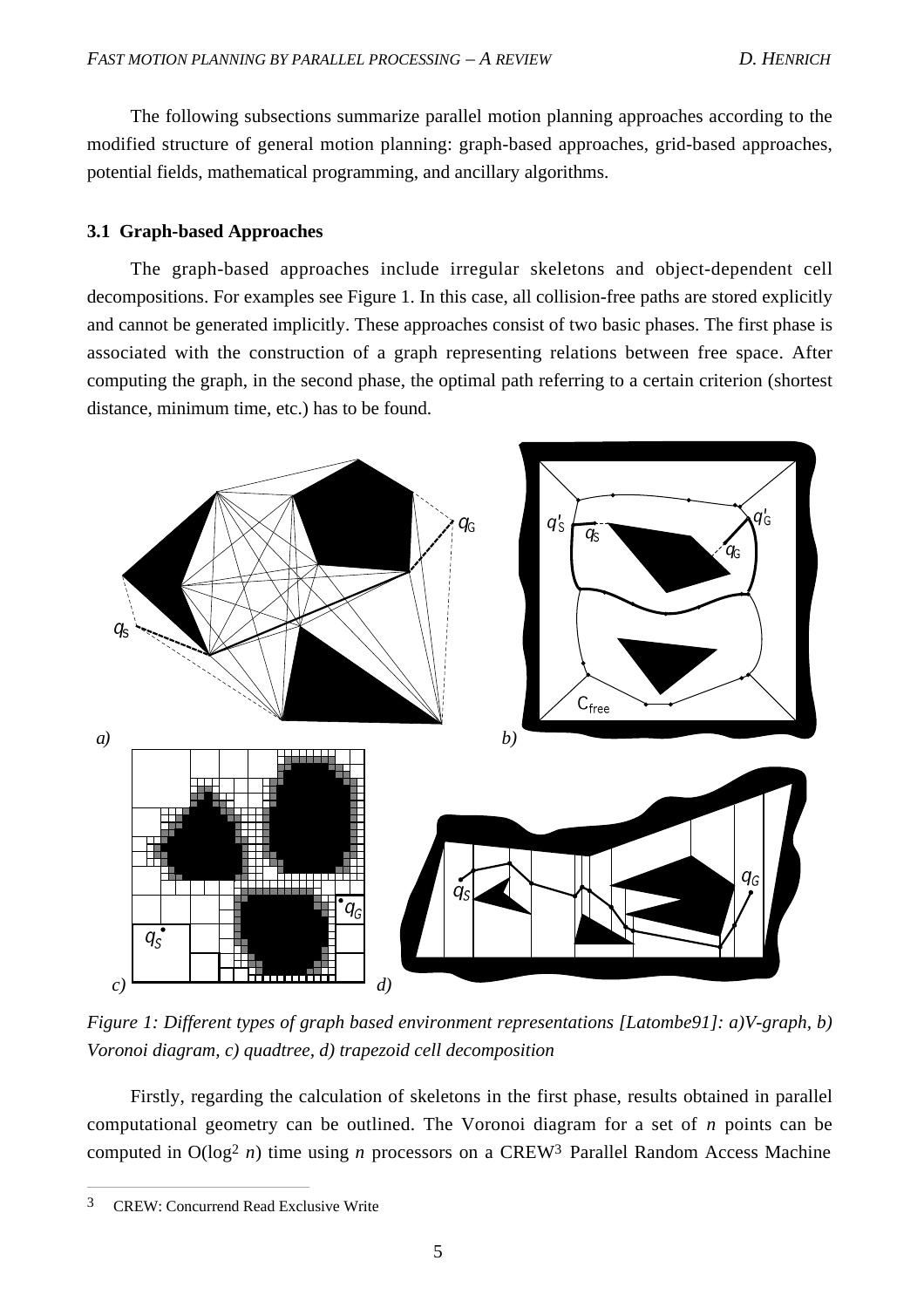(PRAM) [Aggarwal88]. On the same type of machine, an O(log *n*) time algorithm using O(*n*/log *n*) processors for computing the visible portion from a point in the plane of a simple (i.e., nonintersecting) polygonal chain with *n* vertices in the plane is given in [Atallah89]. Let Sort(*n*) denote the time to sort *n* elements. Then, the above visibility problem can be computed in  $O(Sort(n))$  time on an *n*-processor hypercube [MacKenzie90].

Secondly, the calculation of the object-dependent cell decomposition is regarded. In [SchmidtBrauns91], the geometric structure of the configuration space obstacles is used to generate a small number of free cells, allowing the search process to work most efficiently. The algorithm has been implemented on a 16-node Transputer network, obtaining a speed-up of 11.6.

The remaining research work summarized here concentrates on the second phase of graphbased approaches. One way to do this involves the well-known graph search techniques. In [Paige85], parallel versions of Dijkstra's method are given for shared memory CRCW and EREW machines. With *n* vertices in the graph, the complexity of the algorithm is  $O(n \log n)$  using *n* processors. In the case of visibility graphs (V-graphs), the search method A\* has been applied on multiple cooperating mobile robots with particular priorities in [Shang92]. The search algorithm is executed on a shared memory MIMD4 computer and all the robots' paths are planned simultaneously. For twelve mobile robots, collision-free paths in a 2D-workspace are computed with six processors within 18 s and a speedup of 3.74. In [Stifter93], shortest-path algorithms for cell decompositions are investigated analytically on a CREW shared memory machine. For a robot with *d* DOFs and a workspace with *n* cells, the sequential algorithm needs  $O(d^2 n^d \log n)$  steps. Using  $o(d)$ ,  $o(d^2)$ , and  $o(n^d)$  processors,  $O(d n^d \log n)$ ,  $O(n^d \log n)$ , and  $O(d^2 k \log n)$  steps, respectively, are necessary to find the shortest path of length *k*.

Genetic algorithms can also be used to find a (sub-) optimal path in graphs. A V-graph-based approach to plan the shortest collision-free path in 3D for mobile robots is taken in [Chung91b]<sup>5</sup>. As the plain V-graph algorithm does not find the shortest path between 3D polyhedrons, the optimal edges are selected by a genetic algorithm. The optimal vertices along the optimal edges are computed by a "recursive compensation algorithm" described in an earlier paper.

An example for genetic algorithms used to find paths in graphs is given in Figure 2. Here, a 2D graph similar to the Voronoi diagram is used [Shibata93]. In the genetic algorithm, the node numbers of the skeleton are used to encode a path as a genetic string. The cross-over operation works only on paths with a common node, where the partial paths can be exchanged. The paths of the child string can be improved by deleting posible cycles. The mutation operation is a random continuation starting from a random node in the path. The fitness function depends on the path length.

<sup>4</sup> MIMD: Multiple Instructions Multiple Data

<sup>5</sup> This paper includes [Chung91a].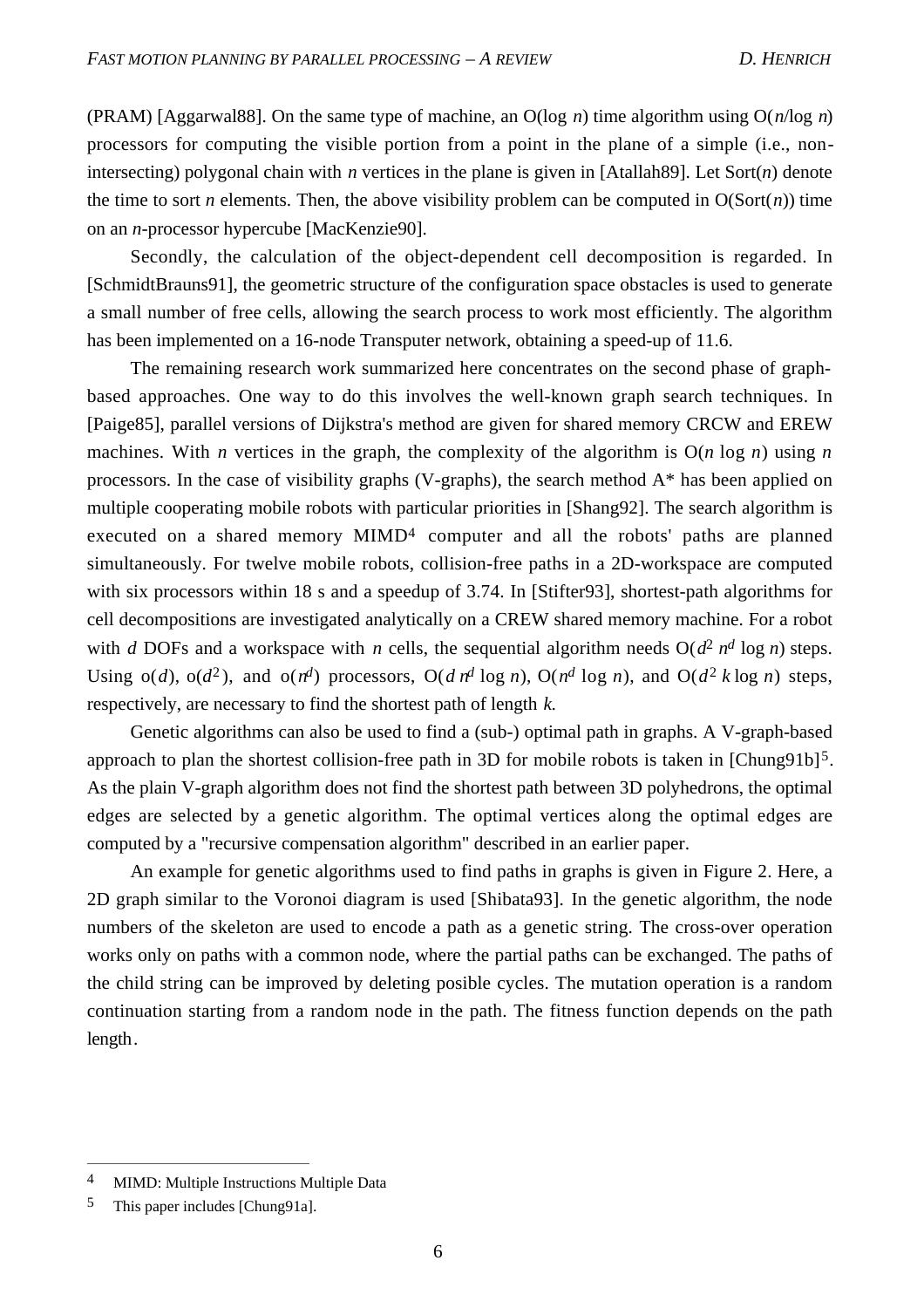

*Figure 2: Example for parallel motion planning by genetic algorithms in a graph [Shibata93]. a) Construction of the graph nodes b) The nodes in each free area are connected to represent the graph links c) Typical genetic operations based on the graph in b)*

Besides the graph search itself, the different processing phases occurring with graph-based approaches can be processed in parallel. For skeletons, this was examined in [Rovetta92] to generate minimum-time trajectories between two points in the presence of polyhedral 3D obstacles for Cartesian robots. The algorithm can be compared to the V-graph method, where the objects, which intervene between the robot and its goal, are incorporated into a single mono-obstacle. The whole process is divided into three successive stages: growing obstacle set (construction of the mono-obstacle), search for the trajectory and choice of the optimal trajectory. For the first two stages, specific tasks are identified and scheduled on up to four processing units, so that the number of processors cannot be scaled up.

#### **3.2 Grid-based Approaches**

The grid-based approaches include skeletons with a regular network of 1D lines and objectindependent cell decompositions. For examples see Figure 3. In contrast to the graph-based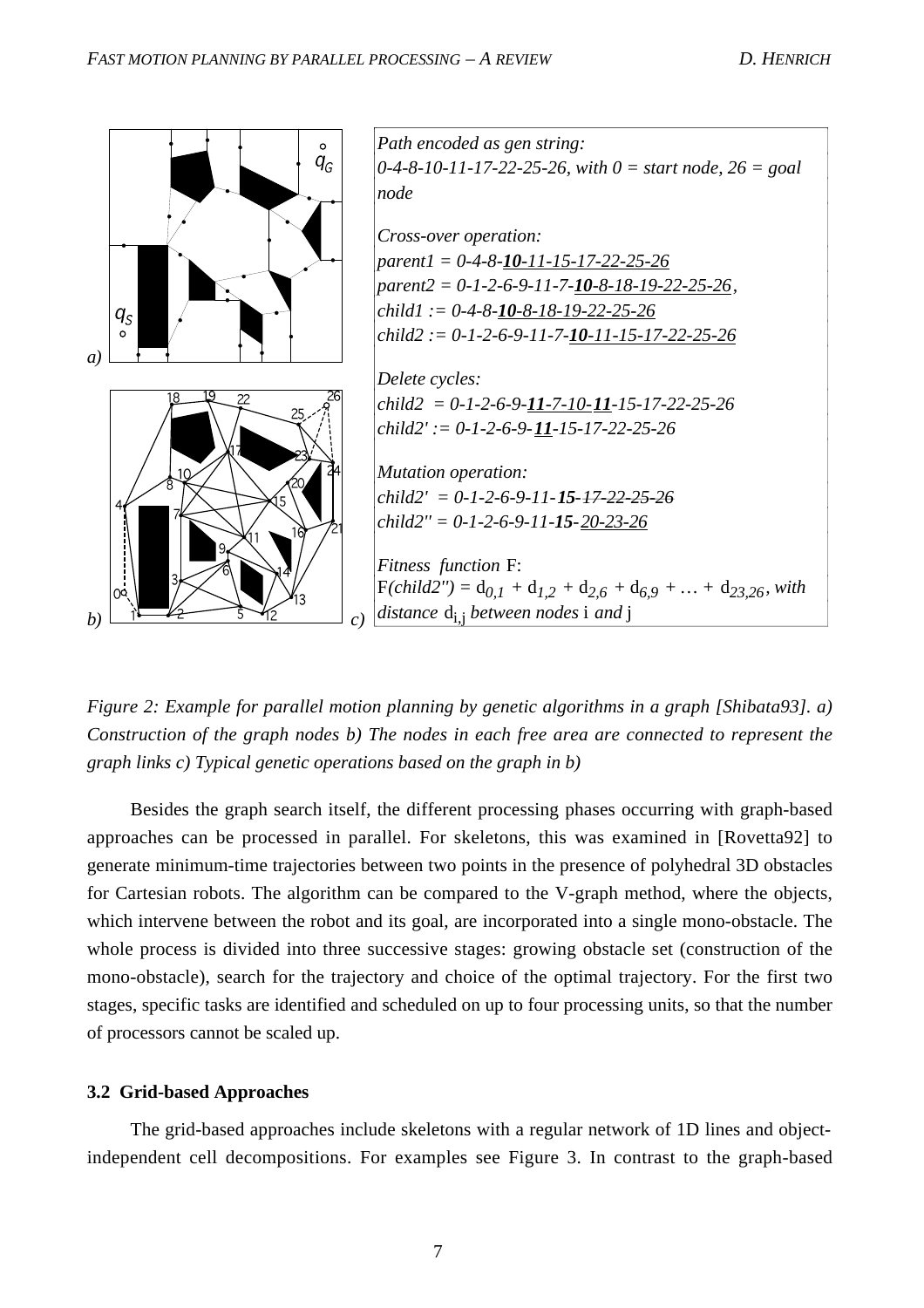approaches, here, the free C-space is not precomputed explicitly but can be searched implicitly using a collision test.



*Figure 3: Different types of grids for parallel motion planning: a) 4-conneted grid, b) 8-connected grid and c) "circular grid". In the "circular grid", the neighbouring nodes lie on a circumference with radius* r *divided according to a predefined resolution* Θ *[Solano93].*

Similar to graph-based methods, in grid-based approaches, graph search algorithms can be used to find an optimal path. In [Barraquand91]<sup>6</sup>, a hierarchical representation of the work- and Cspace by bitmaps serves as the basis. In this cell decomposition, a potential field with few local minima is computed using a combination of an attracting force towards the goal configuration and a Voronoi diagram. Collision free paths are planned in the hierarchical representation by a best-first search or Monte-Carlo search guided by the potential field. A parallel version of the Monte-Carlo search is described in [Challou95]<sup>7</sup>. The hierarchical bitmap representation is broadcast to all processors, which perform a quasi-best-first search. Experiments for a seven DOF redundant robot in a 128×128×128 cell workspace were done on a Connection Machine CM-5 and needs a few seconds in average.

Contrasting to the this approach, another randomized approach in [Qin96b]8 avoids precomputed heuristics and, therefore, is suited for dynamic environments (see Figure 4). The parallel search is conducted in the discretized configuration space which needs not to be represented explicitly. The planner uses a number of rule-based sequential search processes working to find a path connecting the initial configuration to the goal via a number of randomly generated subgoal configurations to avoid deep local minima. On a cluster of 45 SUN4 and SGI machines under PVM9, the average planning time for a six DOF polyhedral manipulator in a cluttered environment occupied with 20 randomly sized and located rectangular obstacles is ca. 35 s. For a more realistic environment, it takes less than 10 s in average. For both above approaches, the interprocessor communication required is minimal because only problem and solution data have to be transferred once.

<sup>6</sup> An earlier version of this paper is [Barraquand89].

<sup>7</sup> Earlier work is reported in [Challou93a, Challou93b]

<sup>8</sup> A more detailed description is given in the technical report [Qin96a].

<sup>9</sup> Parallel Virtual Machine (PVM) is a parallel programming interface based on the message-passing paradigm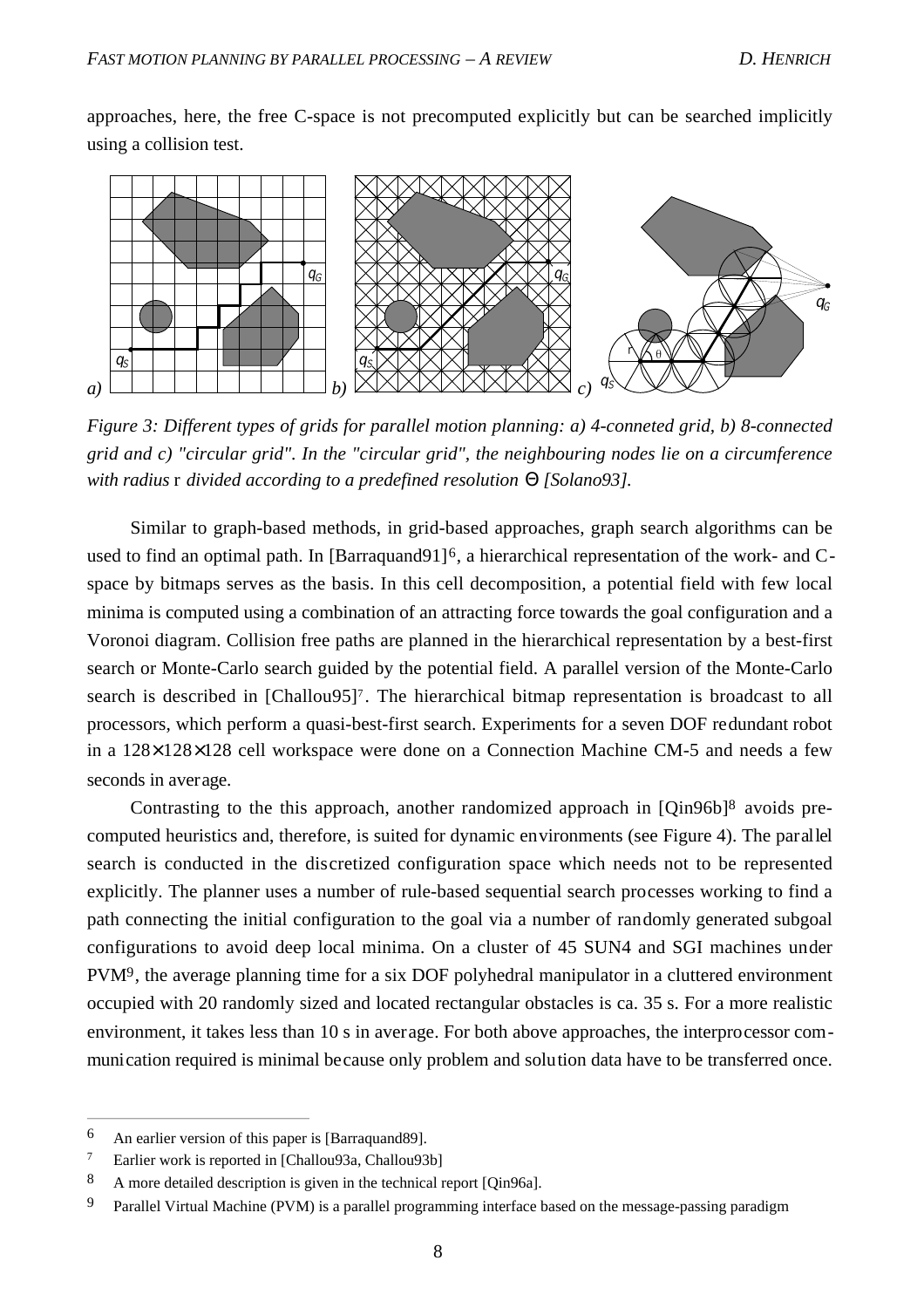

*Figure 4: Example for randomized parallel motion planning in a grid [Qin96]: a) choose random subgoals in parallel, b+c) search in grid first and second subpaths in parallel, and d) select best path*

Besides graph search algorithms, the grid-based representations can be explored by (incomplete) genetic algorithms (see Figure 5). In [Bessiere94]10, the motion planner is based on two parallel genetic algorithms: an exploration algorithm and a search algorithm. The purpose of the exploration algorithm is to collect information about the environment with an increasingly fine resolution by placing landmarks in the searched space, thus, the C-space is not built up completely. The goal of the search algorithm is to opportunistically check if the goal can be reached from any given placed landmark. Both algorithms use "Manhattan paths", which allow moves in only one DOF at a time, as genetic strings of fixed length. The fitness function minimizes the distance between the first collision and the goal configuration. Using 128 Transputers, the planning time of a six DOF robot represented by boxes in a environment with another not-moving robot is ca. 2 s. For an industrial application with several hundreds of geometrical entities, the evaluation of Manhattan paths is questionable.

In [Solano93], a quite uncommon grid for 2D Cspace representations is used. The genetic algorithm works over a search area enclosed by a circle, whose circumference is divided according to a predefined resolution (see Figure 3). The angles formed by each division of the circumference represent the population. Unfortunately, the objective function which only make uses of local information may lead to bad solutions. In [Leung94], mobile robot path planning in  $2\frac{1}{2}D$  grid with dynamic obstacles is investigated. In contrast to former approaches, genetic strings of variable length are used, which encode moves in one of eight possible directions. Cross-over for a path pair is based on randomly connecting points within a certain proximity. For mutation, the path remainder at a randomly selected point is replaced by a randomly generated segment. The fitness function minimizes path length, traversing energy and traversing time.

Finally, in [Pinchard95], a triangulated terrain model including slopes and obstacles is used as a grid. A "linking method" uses the steepest-descent algorithm to find a partial path between two random nodes of the skeleton. By this method, the cross-over or mutation operations join two paths at randomly selected nodes or modify existing paths, respectively. The energy consumption, including speed, slope, and friction, is used as the fitness function. With the exception of

<sup>10</sup> Previous papers are [Ahuactzin91, Ahuactzin92, Talbi92, Mazer93, Talbi93, Bessiere94].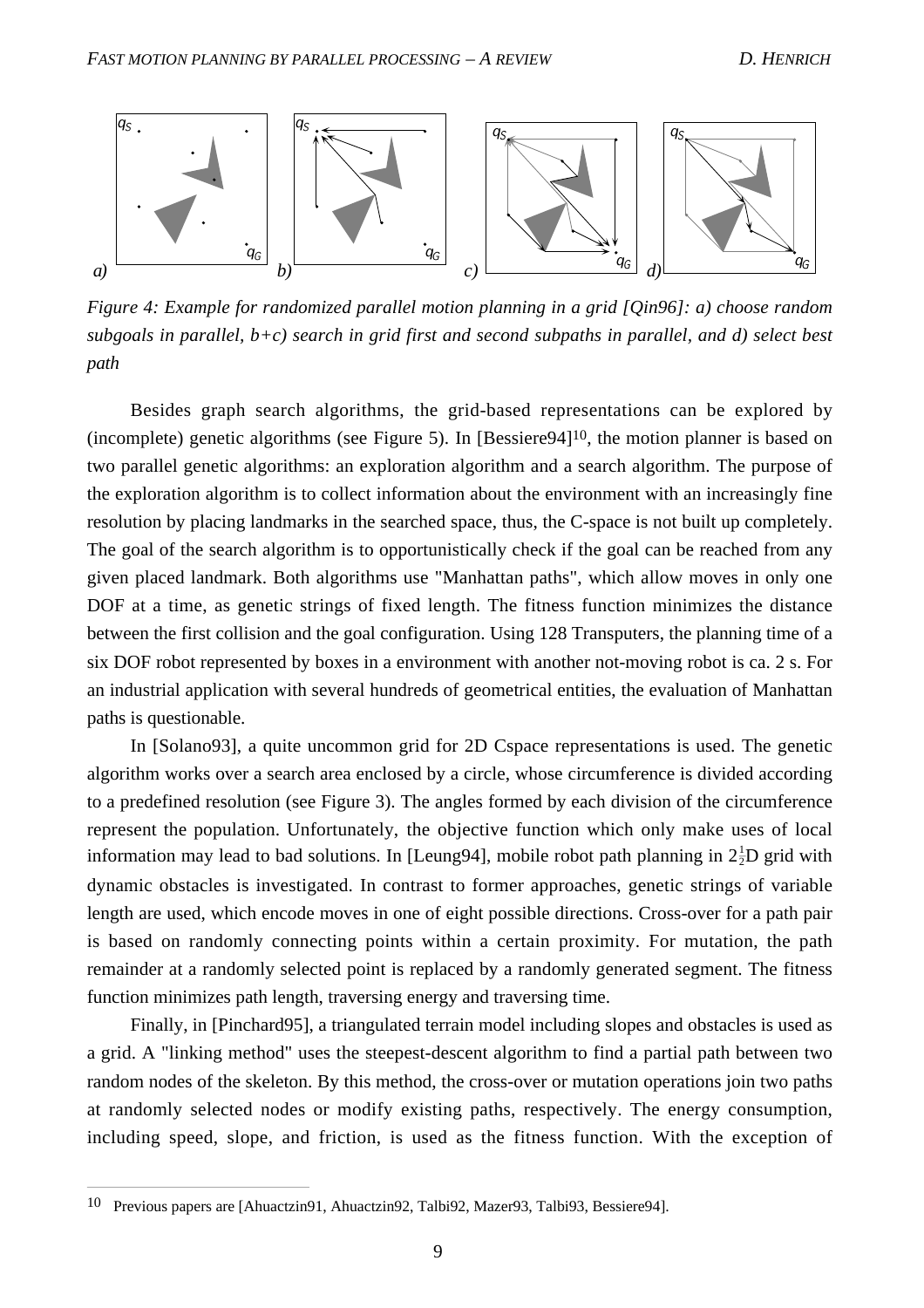[Bessiere94], the genetic algorithms have not been implemented on a parallel computer, although they imply scalable parallelism.



*Figure 5: Examples for the basic operations of genetic algorithms for parallel motion planning in a grid [Bessiere94, Pinchard95]. a) Strings encode the length of moves in one of the available grid directions at a time. b) The mutation operation modifies the subpath between* x *and* y *by a path via* z *(*x, y, z *are choosen randomly) c) The cross-over operation interchanges the first and second halves of two paths at two randomly choosen points* a *and* b *generating two new paths.*

Another incomplete parallel motion planning approach uses neural networks (see Figure 6). In [Lin91], a Hopfield network for mobile robot path planning in 4- or 8-connected grids is introduced, where grid nodes and edges correspond to neurons and links, respectively. The network is initiated with an arbitrarily selected path that connects the start to the goal configuration. The neurons adjust the local path in a (local) mesh to reduce the path cost. Groups of neurons, e.g., arranged like a chessboard, accomplish the global planning. Simulated annealing is used to avoid trapping at a local minimum. Although the optimal path is not guaranteed, a slow annealing rate provides a good chance of generating a nearly optimum one.

The last basic parallel method for grid-based motion planning is cellular automata. In [Teng93], a method for solving visibility-based terrain path planning problems using massively parallel hypercube machines is proposed. A typical example is to find a path that is hidden from moving adversaries. This kind of problem can be generalized as a time-variant, constrained path planning problem and is proven to be computationally hard. An approximation based on both temporal and spatial sampling is proposed. Since a 2D grid cell representation of terrain can be embedded into a hypercube with extra links for fast communication, the method can be very efficient when implemented on hypercube machines. The time complexity is in general  $O(t \cdot e \cdot log(n))$ using  $O(n)$  processors, where *t* is the number of temporal samples, *e* is the number of adversary agents, and *n* is the number of grid cells on the terrain. A 512×512 terrain has been implemented on the Connection Machine CM-2 with 8K processors.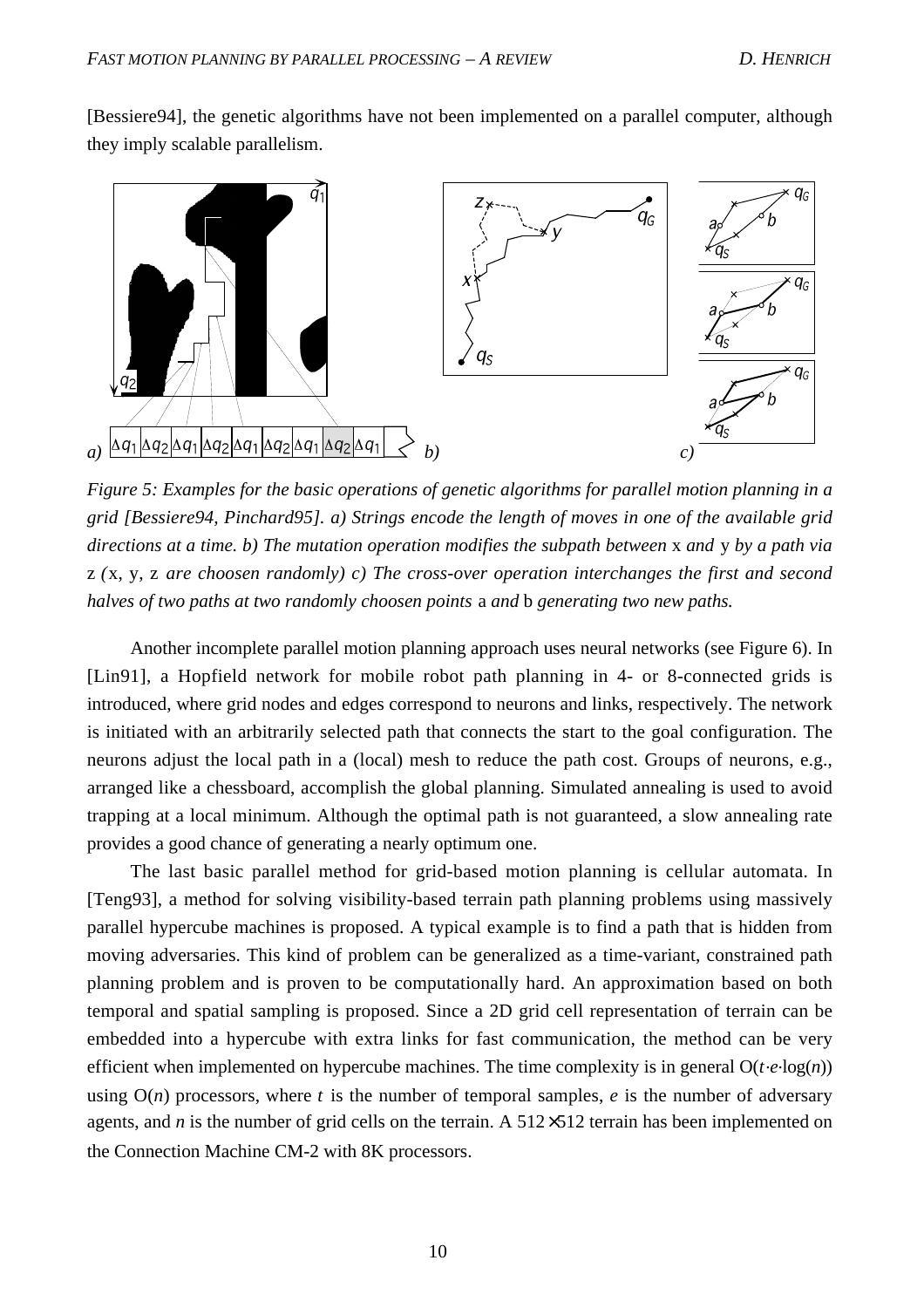

*Figure 6: a) Example for parallel motion planning in a grid by neural networks [Lin91]. b) In the local Hopfield networks the obstacles are represented by the cost*  $C_i = 1$  *of the links,*  $C_i = 0$ *otherwise. The states of the neurons*  $N_i$  *indicate whether a link is part of path* ( $N_i$ =1) *or not* ( $N_i$ =– *1*). Using as costs function  $-(C_1N_1 + C_2N_2 + C_3N_3 + C_4N_4)$ , the state transition is determined by  $N_i(t+1) = Sign(costs) * N_i(t)$  for all neurons in a local mesh (i=1,...,4)

#### **3.3 Potential Field Approaches**

The potential field approach uses a scalar function called the potential. It has a minimum, when the robot is at the goal configuration, and has a high value on obstacles. Everywhere else, the function slopes down toward the goal configuration, so that the robot can reach it by following the negative gradient of the potential. The high value of the potential prevents the robot from running into obstacles. Since local minima (other than the goal) are a major cause of inefficiency for potential field methods, most of the parallel versions use a global potential map as a navigation function (see Figure 7). Additionally, such a map has the advantage of combining model-based and sensor-based workspace representations.

A very convenient method for computing a global potential map is the use of cellular automata. Using this parallel processing principle, two different approaches can be identified: wavefront expansion and relaxation. In wavefront expansion, the shortest distance to the goal in the map is computed by setting off a wave from the goal location. The wave propagates in all directions with the map cells on the wave front updating their distance to the goal and pushing the wave forward. Since the shortest path is sought, the path will always touch the border of obstacles, which have to be circumvented. In relaxation, each cell samples the potential values of its neighbors and adjusts its own potential such that it satisfies a given relaxation equation. The potential of cells representing obstacles are held constant. Therefore, the path will stay away from obstacles, although it will not be the shortest one.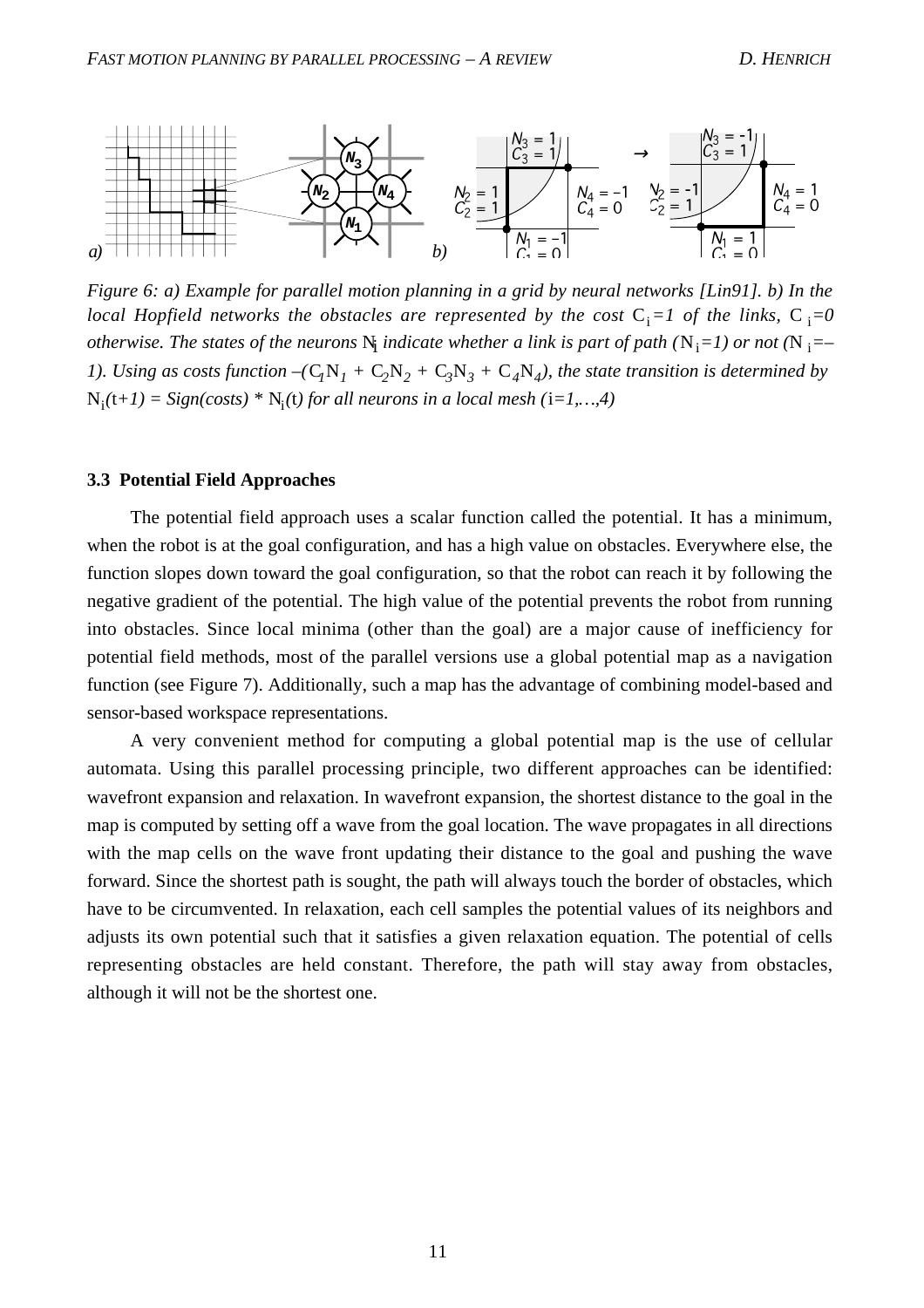

*Figure 7: Different types of global potential field maps encoding a) minimum distance to the goal, b) simulated current flow, and c) propagated move directions [Latombe91, Keymeulen91, Shu90]*

Regarding the wavefront expansion by cellular automata, in [Witkowski83], a sensor-based and analytical world model is assumed. In a 2D C-space, two global potential fields (one starting from the goal and one from the start configuration) are computed and summed up. The used  $SIMD<sup>11</sup>$  computer was the ICL Distributed Array Processor (DAP), where the workspace cells are mapped onto the processors arranged in a mesh network. To compute a 64×64 potential field, 0.15 s are necessary.12 Using only one wavefront and propagating motion directions instead of distances, in [Shu90] the algorithm is made adaptive by utilizing a multi-resolution representation of the map. To find a path in a  $32\times32$  map with three resolution levels, ca. 0.01 s are necessary on the AMT DAP 510. In [Suzuki91], an analogy of the Huygens' principle (known in physics) is applied recursively. The meeting points of multiple wavefronts serve as the wave source (start and goal configuration initially) in the next recursion. In [Dubash93], visibility aspects are included in the wavefront approach in a multirobot environment. Therefore, each wavefront message includes a *d*dimensional pyramid indicating the visible region from the last source. This reduces the total number of messages needed. Finally, in [Stiles94], the costs of the straight path from goal to start is used for heuristic pruning, so more expensive paths are not explored further. On the CM-2, a 1024×1024 map is processed in 5.9 s. The processing time increase as O(*l*) with the path length *l* as long as there is a processor available for each map cell. Otherwise, it increases as  $O(l^{2.4})$  when there are not enough processors available. Unfortunately, none of the above mentioned papers report comparisons with other parallel approaches.

All of the above cellular automata wavefront expansions need O(*l*) steps to find one of the shortest paths of length *l*. Using a *d*-dimensional potential field map with *n* cells per dimension, the maximum path length is bounded by  $O(n^d)$ . This is also the number of steps needed to compute the complete potential field map disregarding the shortest path length. In such a complete map, multiple shortest paths starting from different configurations can be determined without recomputation of the potential field.

<sup>11</sup> SIMD: Single Instruction Multiple Data

<sup>&</sup>lt;sup>12</sup> To make the timings results comparable, the cases of one-to-one mapping of cells onto processors are cited.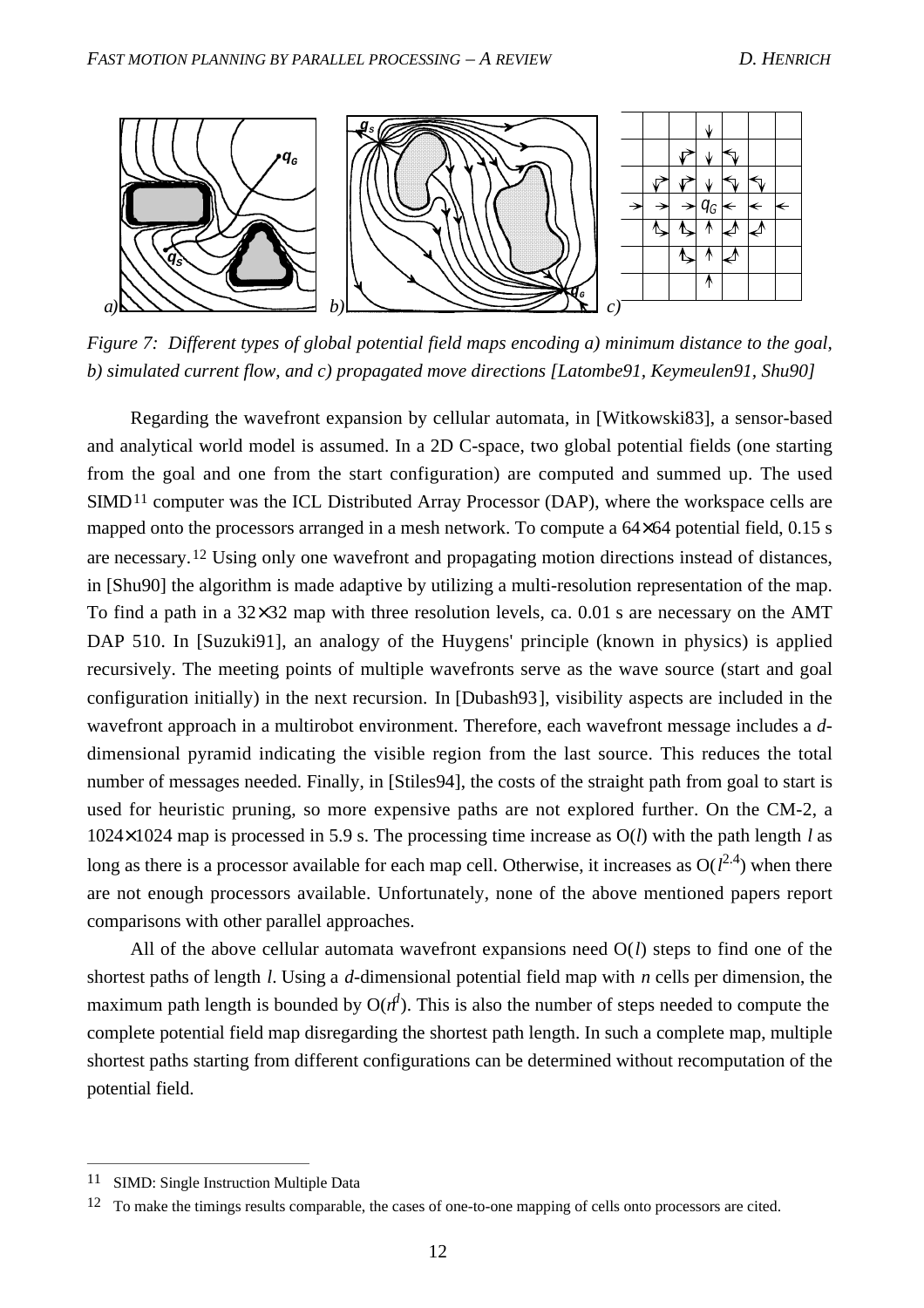Besides the wavefront algorithm itself, the problem of mapping the grid space to the processor space has been discussed.13 The works cited so far use a simple mapping strategy that divides the grid space into partitions (of size  $1\times1$  in all but the last reference) and map each partition to a processor (see Figure 8). To increase the processor utilization, the grid space can be partitioned into covering rectangles, which are mapped to the processor space by using the simple mapping function [Won87]. When the size of the covering rectangle decreases, the processor utilization increases while the number of boundary cells also increases. A generalized version keeps the size of the covering rectangle as a parameter. The optimal size of the covering rectangle has been determined by experiments. In [Yen93], this algorithm is modified by using mirror images to allow higher processor utilization while reducing the number of boundary cells. Simulations show the improvement in an obstacle-free grid space. Additionally, a dynamic mapping algorithm is proposed which optimally maps an obstacle-free grid space.

|         |  | $\cdot$ 0,0 $\cdot$ 0,1 $\cdot$ 0,0 $\cdot$ 0,1<br>$1,0$ $\uparrow$ $1,1$ $\uparrow$ $1,0$ $\uparrow$ $1,1$ | 10.010.110.110.01<br>$1$ O + $1$ 1 $+$ 1 $+$ 1 $+$ |                                                         |
|---------|--|-------------------------------------------------------------------------------------------------------------|----------------------------------------------------|---------------------------------------------------------|
| $\it a$ |  | 0,0 0,1 0,0 0,1                                                                                             |                                                    | $1 \; 1$<br>$0.1$ [0,1 <sup><math>\pm</math></sup> 0,0] |

*Figure 8: Different mappings of a potential field map onto four processors in the 2D grid (i,j),* i,j ∈  ${0,1}$ : *a)* blockwise, *b)* blockwise cyclic, and *c)* mirrored blockwise cyclic [Yen93]

In the following, we regard relaxation by cellular automata to calculate the global potential field map (see Figure 9). In [Prassler90], each cell continuously samples the potential values of its neighbors and adjusts its own potential to the mean of the maximum and minimum potential found in its neighborhood. The start and goal cells have a constant high and low potential, respectively. It is stated that to reach the stable potential distribution, O(*n*) relaxation steps are required, where *n* is the number of cells in the map. The time required for the characteristic gradients to emerge is O(*l*), with *l* being the path length, though it is not clear how this length is determined. Sequential simulations on a Symbolics 3640 need 4 s for a single relaxation step in a 70×40 map. An extension to time-varying environments in [Prassler95]14 use short- and long-term maps and avoid dynamic obstacles by computing their "bow wave". Unfortunately, this extension is not complete and the cells need global information. Another type of relaxation mechanism is used in [Keymeulen91]15, where the dynamic behavior of fluids in the robot C-space is simulated. The fluid flow is caused by a pump at the robots start configuration and an outlet installed at its goal configuration. The fluid flow simulation takes  $\frac{1}{2}$ *en* iterations per grid cell to converge within a precision of 10<sup>-*ε*</sup> and was

<sup>&</sup>lt;sup>13</sup> This discussion refers to the maze-routing problem but the results can be applied to motion planing by global potential fields too.

<sup>14</sup> Earlier versions of these papers are [Prassler89] and [Prassler94], respectively.

<sup>15</sup> Other versions of this paper are [Decuyper90, Keymeulen94].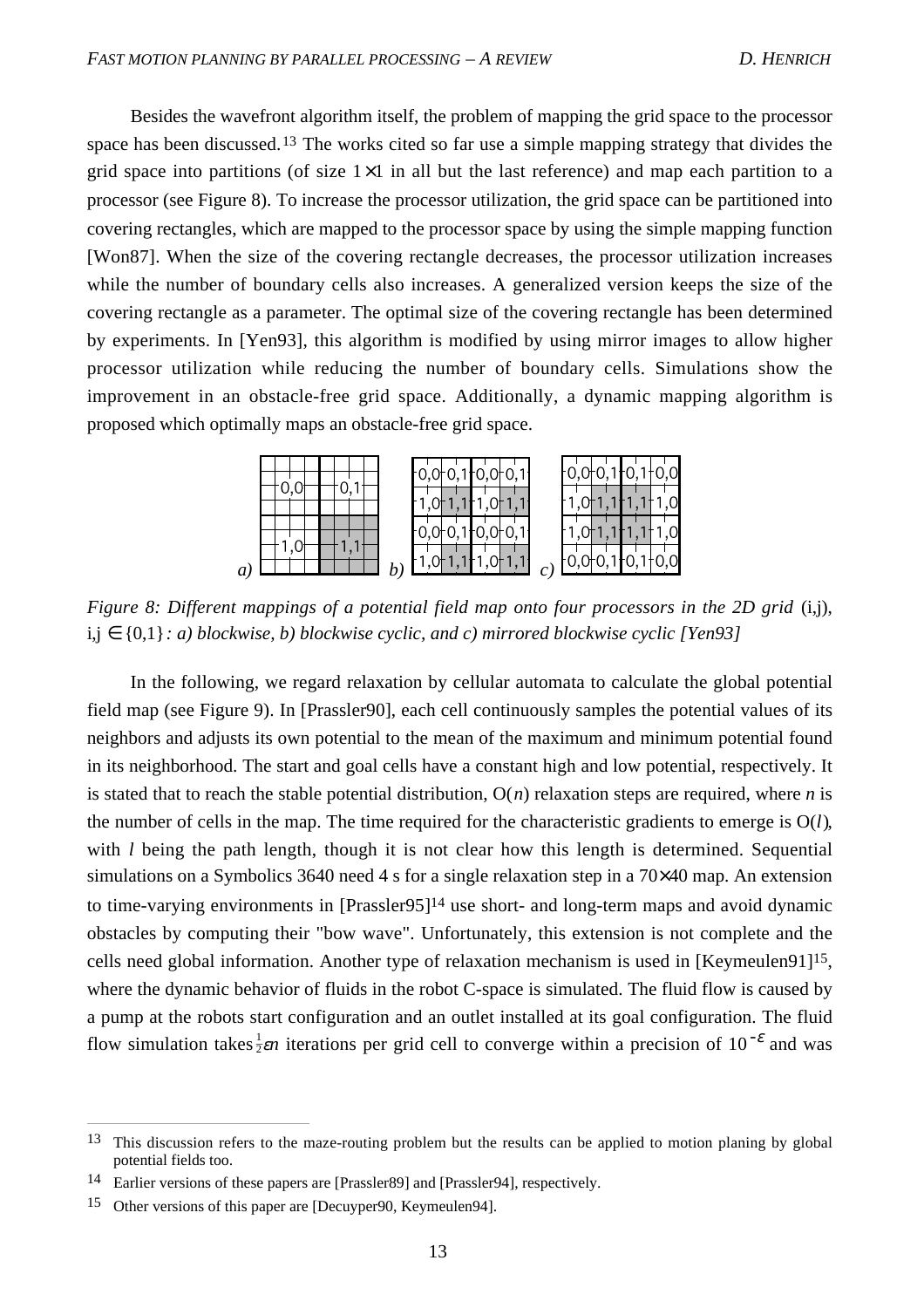implemented on a DAP machine. Both relaxation approaches are suitable for incompletely known and changing environments, and solve navigation through weighted regions.

Another parallel processing approach for potential field computations are neural networks. Applying this approach to robot motion planning, it is very similar to cellular automata simulating a wavefront expansion. A grid of neurons, which are interconnected only with their direct neighbors, represents the 2D workspace. On a conceptional level, the interconnection weights  $w \in [0,1)$  can be used to include terrain properties [Huse90] or different neuron (cell) distances [Siemiatkowska94]. The neuron of the goal location is set to the maximum activity and the other neurons are activated by propagating weighted output signals (wavefront). After reaching the neuron of the robot's current configuration, the neighboring neuron with maximum activation determines the next configuration. A hardware-oriented approach in [Kalyayev93] realizes the weights as time delays when propagating the output signal. The next robot configuration is determined by the interconnection link where the first signal comes in.



*Figure 9: Example for generating a global potential map by relaxation using cellular automata [Prassler89]. a) Initial map with start and goal configurations*  $q_S$  *and*  $q_G$  *b) Final map c) Update formula: Each cell* i *adapts its potential* Zi *according to the potential of its set of direct neighbours* ∆(i*).*

Special-purpose hardware implementations can be applied for computing global potential fields, too. Three different methods are identified: In [Tarassenko91, Marshall93], a scalar electric potential field in a 2D resistive grid is used to exploit the advantages of parallel analog computation. The start configuration is modelled as a current source and the goal as an equal and opposite current sink. Obstacles are modelled as non-conducting solids in a conducting medium. This representation seems to be powerful when navigating in long, narrow corridors. Software simulations in a 2D Euclidean plane show that feasible paths for navigation are current streamlines. Nevertheless, when scaling the test chip to a full-sized grid, the discrimination between the best and the next-best path is critical.

In [Reid93], a parallel analog optical computation uses a 2D spatial light modulator on which an image of the potential field map is generated iteratively. Optically calculated fields contain no local minima, tend to produce paths centred in gaps between obstacles, and produce paths which give preference to wide gaps. The global potential field represented by *N* workspace cells can be computed in  $O(n \log n)$  hybrid steps instead of  $O(n^{3/2})$  sequential ones. Calculation of  $128 \times 128$ pixel fields is possible within a few 100 ms.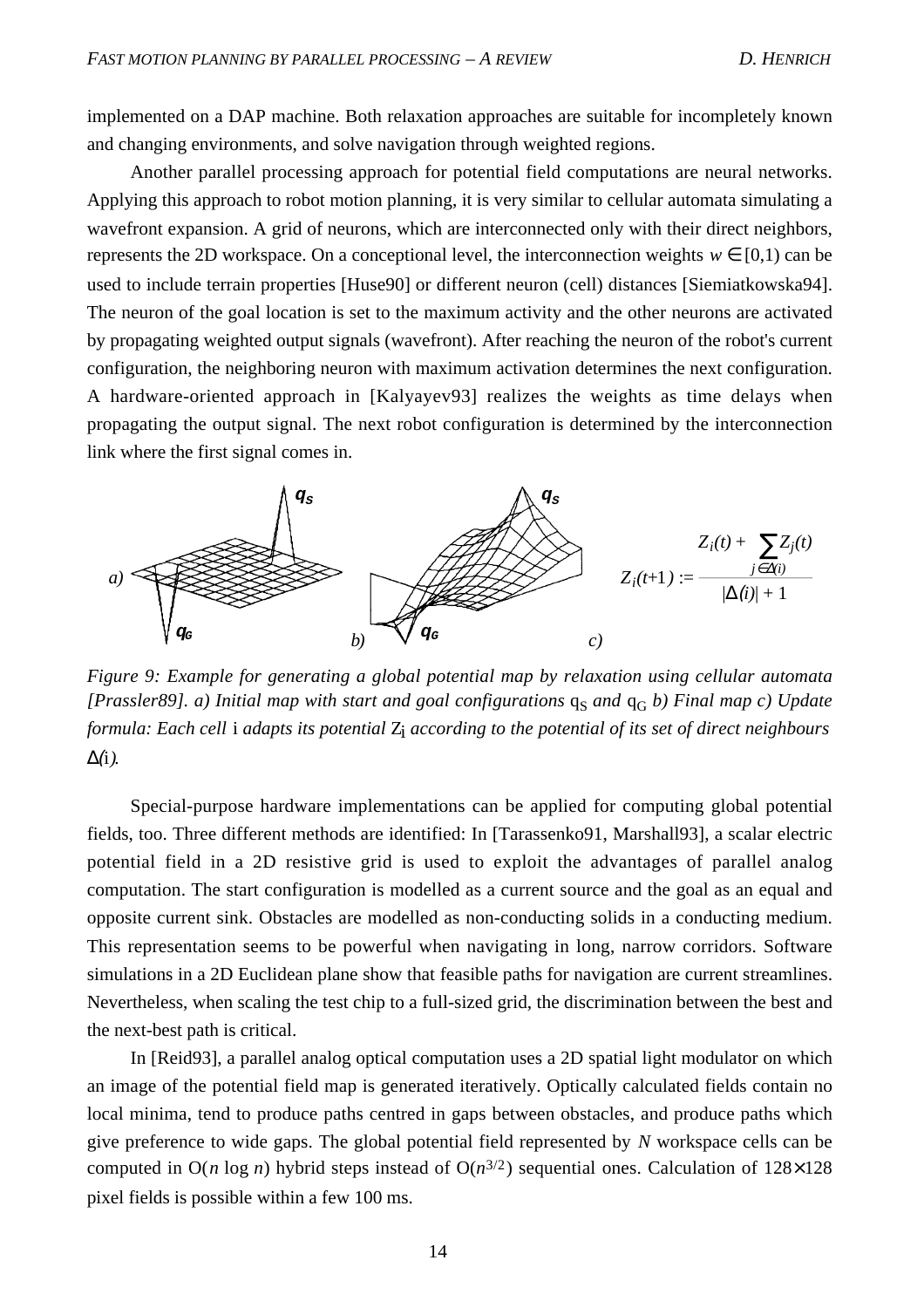In [Ranganathan94], a wavefront propagation technique is implemented on a linear systolic array architecture consisting of simple processing units. The algorithm computes a nearly optimal path by internal pipelining. For a 128×128 workspace about 23 ms are necessary. There are several options for computing the path from measurement of the voltages at the source node and all of its nearest neighbors (hardware gradient decent). There is some trade-off between speed of computation and the complexity of the on-chip circuitry, depending on which of these options is adopted.

Finally, processor farms and static task scheduling have been used as parallelization concepts to calculate global potential fields. In [Solano94], 2D laminar fluid flow is simulated within obstacles represented by cycles. The two major computational tasks, the evaluation of a stream function at each map cell and an interpolation for specific stream values, are scheduled dynamically on a processor farm interconnected in a triple linear array. By reordering the tasks according to execution time, a 41×200 map could be computed on eight T800 Transputers with a speedup of a factor of 5.8 in 89 s. Static task scheduling is used in [Fink91] to plan hierarchically motions for three DOF manipulators working in an unforeseen changing environment. Two wavefront processes beginning from the start and goal configuration are scheduled statically onto two processors and coordinated from a third one. Another approach distributes the path sections of the path planned on a coarse level onto different processors, which improve the path on a fine representation level.

In summary, most of the potential field methods are suitable for mobile robots because only a 2D configuration space is assumed. This excludes the application of these methods to manipulators with a greater number of DOFs.

#### **3.4 Mathematical Programming**

The mathematical programming approach represents the requirement of obstacle avoidance with a set of inequalities on the configuration parameters. Motion planning is formulated, then, as a mathematical optimization problem that finds a curve between the start and goal configurations, which minimizes a certain scalar quantity. Since such an optimization is non-linear and has many inequality constraints, a numerical method is used to find the optimal solution.

One approach to mathematical programming is neural nets. In [Lemmon91], a neural network solution to path planning by two DOF robots is proposed. The network is a 2D field of neurons, which forms a distributed representation of robot's workspace. Lateral interconnections between neurons are cooperative, so that the field exhibits oscillatory behavior. It is shown, how the oscillatory behavior can be used to find the dynamic programming solution of the path planning problem.

Another approach for parallelizing standard optimization methods is to schedule statically selected tasks. In [Cela91], an optimal path planning approach is proposed for industrial robots based on non-linear programming, decomposition-coordination and feedback decoupling and linearization. The path is obtained through the optimization of a time-energy criterion for the linearized model by static feedback. Decomposition of the original optimization problem at the joint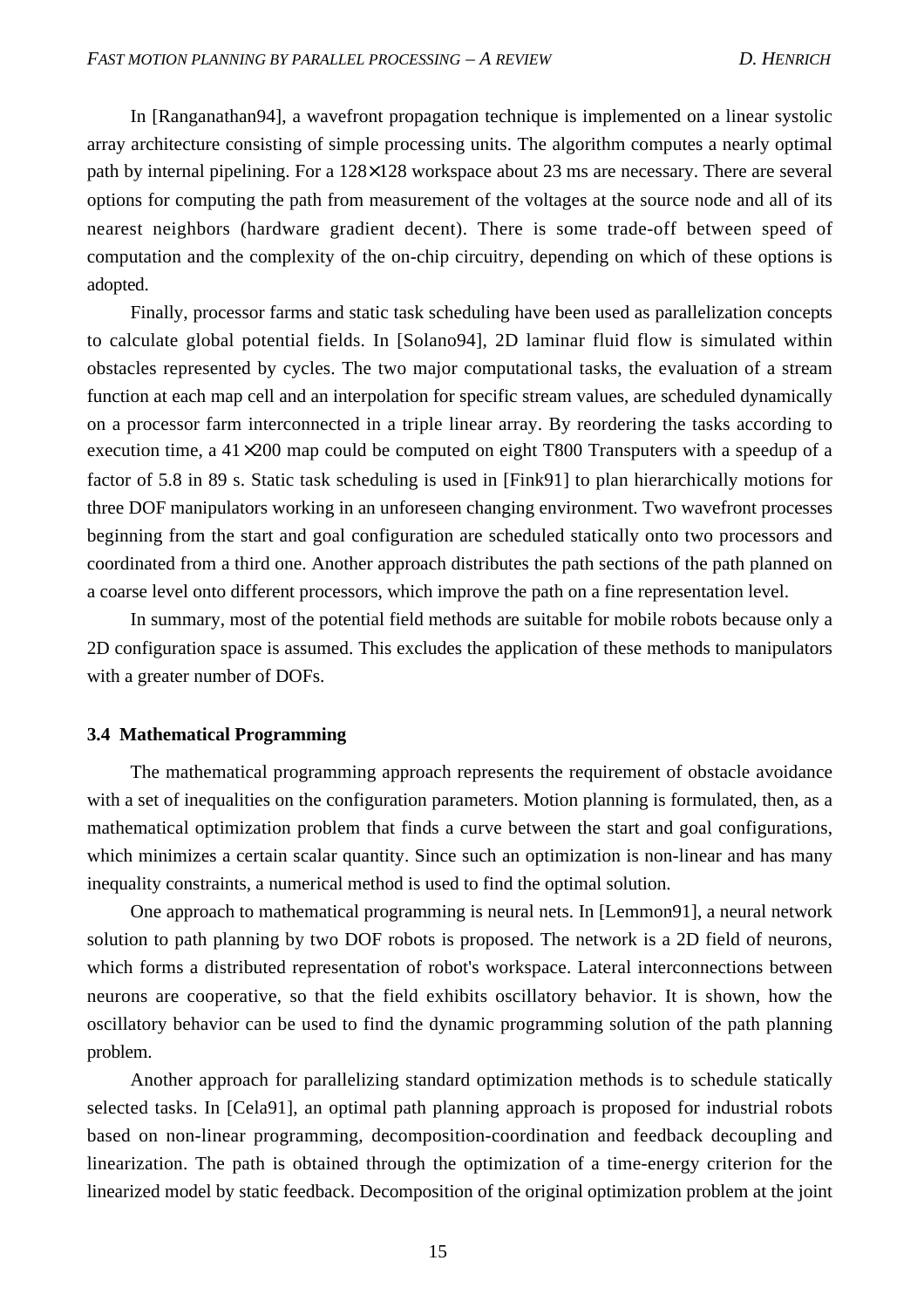levels makes parallel processing possible and reduces the CPU time needed. The method does not suffer from curse of dimensionality. Nevertheless, robot segments are approximated by cylinders with spherical caps.

#### **3.5 Ancillary Algorithms**

Besides the different parallel motion planning approaches themselves, various ancillary algorithms are necessary to fulfill the planning task. In this section, we present parallel versions of some of these additional algorithms.

The fundamental prerequisite of all motion planning algorithms using an explicit C-space representation is the transformation of the obstacle into C-space. In [Dehne89], a systolic algorithm for computing the C-space of an arrangement of arbitrary obstacles in the plane for a rectilinearly convex robot is presented. The obstacles and the robot are assumed to be represented in digitized form by a *n*×*n* binary image. The algorithm is designed for a mesh network with *n*×*n* processors (using the canonical representation of an image on a processor array) and has an execution time of  $O(n)$ , which is asymptotically optimal. A similar problem for arbitrarily shaped robots with intersection joint axes is addressed in [LozanoPerez91]. Thereby, it is recognized that one can compute a family of primitive maps, which can be combined by superposition based on the distribution of real obstacles. The algorithm runs on a Connection Machine with 8192 processors. In [Gonzalez91], the C-space obstacles for a *n* DOF robot are approximated by sets of *n*–1 dimensional slices, recursively built up from 1D slices. The tasks to compute these slice projections have a tree-like dependency and are scheduled onto a (triple) linear array, star and tree topology. For a two-link manipulator, a speedup of about a factor of 11 can be obtained using 12 Transputers. Finally, in [Kavraki93], the approach to this problem is derived from the observation that when the robot is a rigid object that can only move translationally, the configuration space is a convolution of the workspace and the robot. It makes use of the fast Fourier transform (FFT) algorithm to compute this convolution. The method is particularly promising for workspaces with many and/or complicated obstacles, or when the shape of the robot is not simple. This method can benefit from existing FFT experience and hardware.

Another basic problem in motion planning is collision detection and avoidance. Regarding collision detection, in [Kameyama92]16 a VLSI architecture is proposed, where each processor consists mainly of an arithmetic unit for 2D vector rotations and memory. In this distributed memory, a manipulator is represented by a set of discrete points covering its surface and obstacles by discrete volume elements (voxels) in workspace (see Figure 10). When the joint angles are specified, the coordinate transformation and the collision check can be performed in parallel without any interprocessor communication. Using 100 processors, each storing 50 manipulator points and  $64\times64\times64$  voxels, the typical collision detection time becomes about  $450 \,\mu$ s. Regarding collision avoidance, the problem is to modify a given path so that no collisions with obstacles or

<sup>16</sup> A short version of this paper is [Kameyama91].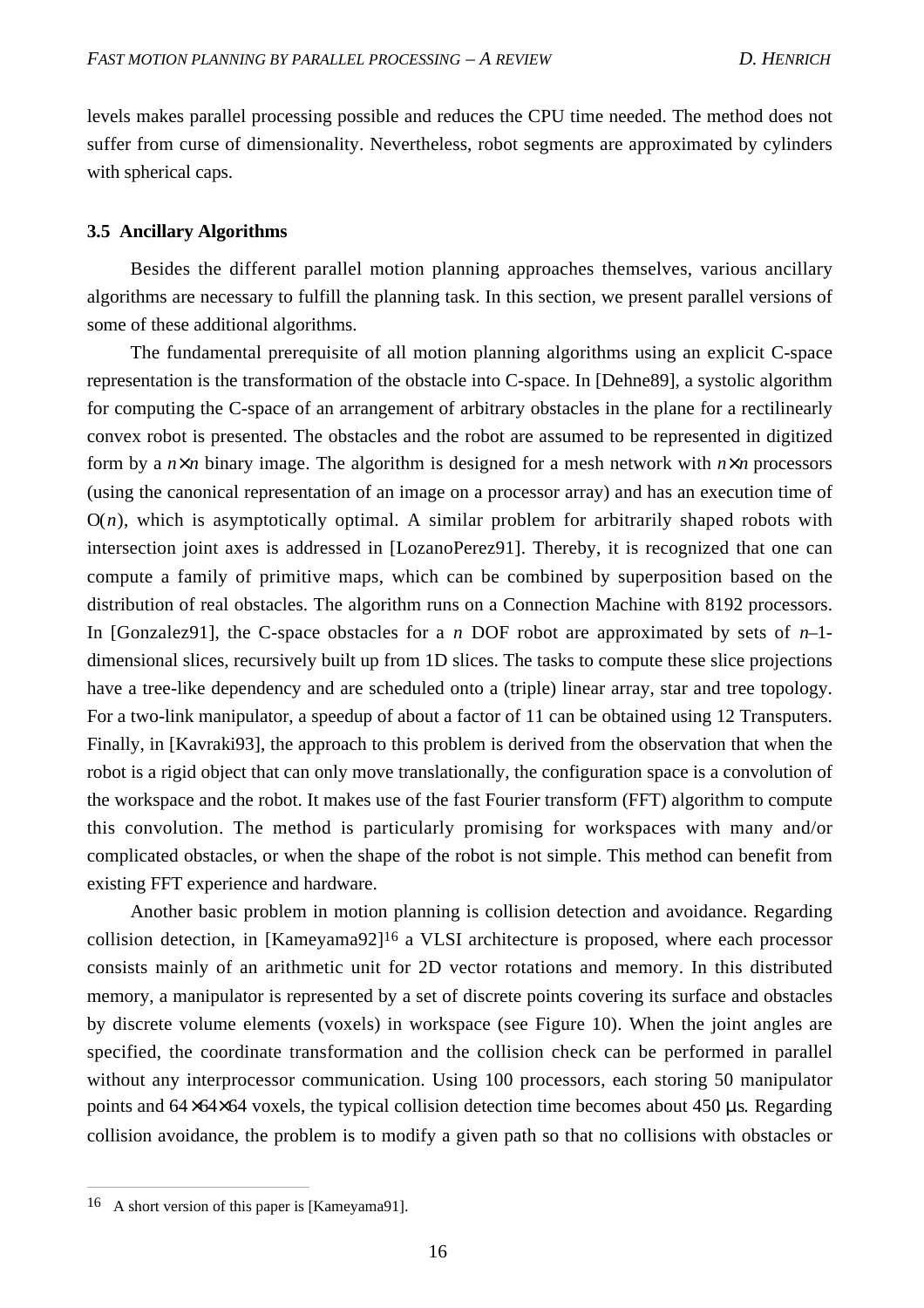other robots occur. In [Fossa92], this problem is discussed for mobile robots. Unpredicted obstacles are avoided through the cooperation of the multiple navigation modules. Each module outputs a "fulfillment score" for each direction. The final motion direction is obtained by determining a point of maximum on the sum of scores for each direction. The modules are statically scheduled on different processors of a MIMD machine with a special purpose interconnection network.

Given a path generated by the motion planner, this path must be smoothed to be feasible for real robots. Robot trajectories can be optimized by genetic algorithms, providing the algorithm will consider the order and varying lengths of the trajectories. The trajectories consisting of a finite sequence of configurations are coded as genetic string. "Analogous cross-sites" are matched on the basis of similarity of discrete end-effector positions. In [Davidor90], the genetic algorithm optimizes the dynamic behavior of the robot, tracking a given trajectory. The performance shows improvements when compared with that of hill-climb and random search algorithms. In [Chan93], the genetic algorithm planes minimum-time trajectories. The planning procedure respects the limits on the torque values applied to the motor of each joint of the arm. Therefore, torque-bound information associated with the travelling from one configuration to the next is given for each configuration in the genetic string.



*Figure 10: Example for parallel collision detection [Kameyama91]: a) A manipulator represented by a set of points covering its surface; b) An architecture, where each processor element (PE) consists of an arithmetic unit and memory for storing manipulator and obstacle information*

A cellular automata-based path optimization for spray painting manipulators is given in [Hyotyniemi90]. The object surface is represented by single surface elements, which individually calculate the amount of "paint" they get. The processors operate on clusters of surface elements and gradually modify the trajectory by iterative refinement cycles. Unfortunately, the convergence cannot generally be guaranteed.

Another parallel path optimization technique for aerospace vehicles is presented in [Betts91]. The expense of trajectory optimization is split up into two factors: the cost of simulating a trajectory and the cost of computing gradient information for the optimization algorithm. The trajectory is broken into phases, which can be simulated in parallel, thereby reducing the cost of an individual trajectory. The non-linear optimization problem that results from this formulation produces a sparse Jacobian matrix. The Jacobian is computed using sparse finite differencing, which is also performed in parallel. The algorithm was implemented on the BBN-Butterfly GP1000. The results do not exploit sparsity and/or parallel processing in the non-linear programming algorithm itself. Finally, a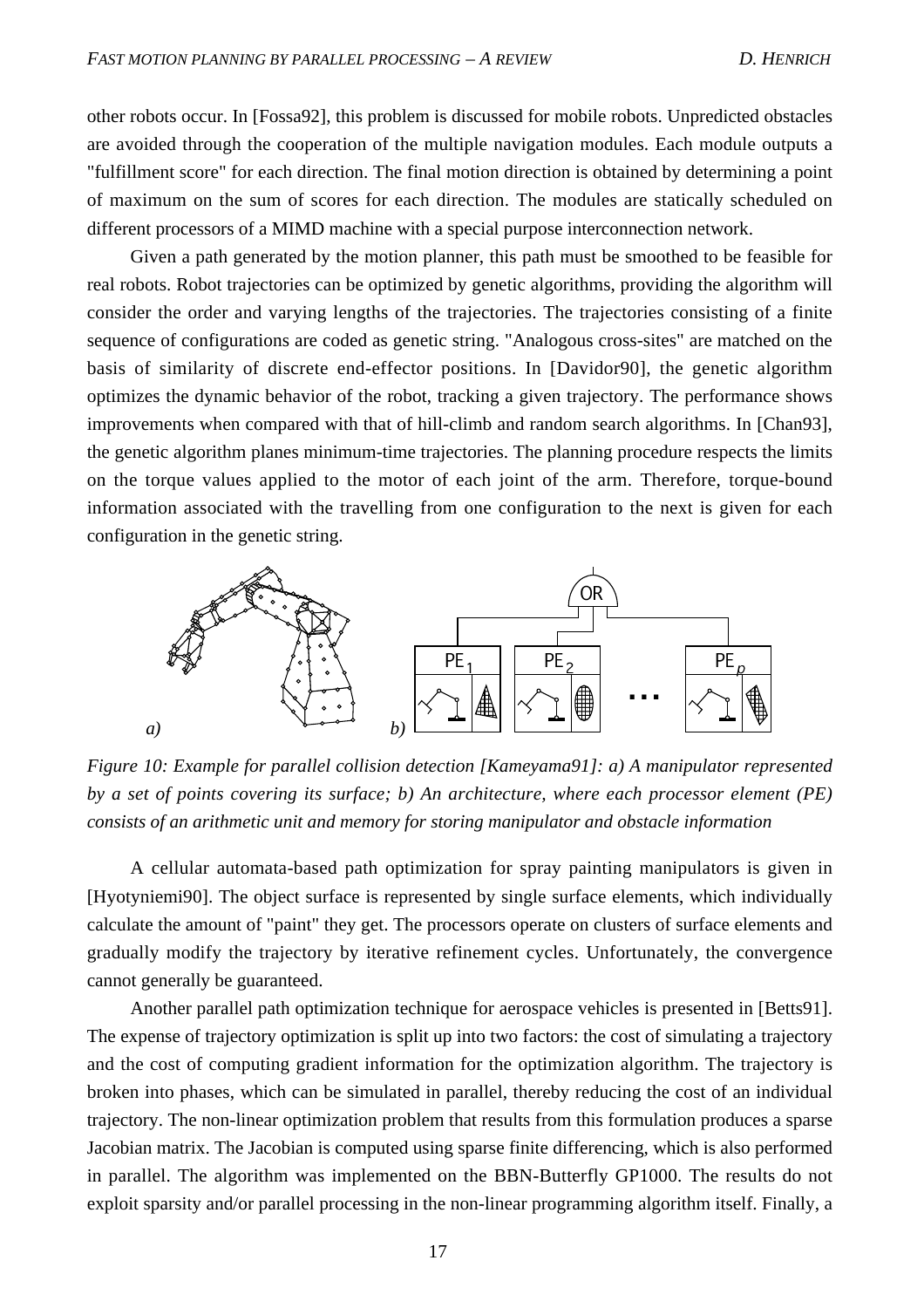special case of path optimization is to find the shortest path in 3D space with polyhedral obstacles where the order in which the obstacles are encountered in this shortest path is known. Using *n* processors of a CREW PRAM, a solution can be found in O(log *n*) time [Bajaj86].

In [Voliotis92], the problem of path tracking in robotic manipulators' applications is studied. The path is generated as a sequence of elementary motions. The characteristic feature of the algorithm is that it avoids singularities, because there is no need to use inverse kinematics. Direction and proximity criteria are introduced. The algorithm is implemented on the Alliant FX/80.

## **4. Summary and Future Work**

In Table 2, the references are classified in a 2D scheme, which is set up by the different approaches to motion planning and to parallel processing. Most of the work has been done using genetic algorithms and cellular automata for grid-based and potential field approaches, respectively. Very little has been done in parallelizing mathematical programming approaches with application in robotics motion planning.

| Parallel<br>approach           |                            | Graph-based Grid-based<br>approaches approaches | Potential field                                                                               | Mathematical Ancillary<br>programming algorithms |                                             |
|--------------------------------|----------------------------|-------------------------------------------------|-----------------------------------------------------------------------------------------------|--------------------------------------------------|---------------------------------------------|
| Graph search Shang92,          | Stifter93.                 | Barraquand91,<br>Challou95, Qin96b              |                                                                                               |                                                  | SchmidtBrauns91                             |
| Genetic<br>algorithms          | $Chung91b$ ,<br>Shibata93. | Bessiere94,<br>Solano93, Leung94,<br>Pinchard95 |                                                                                               |                                                  | Davidor90,<br>Chan93                        |
| Cellular<br>automata           |                            | Teng <sub>93</sub> ,                            | Witkowski83, Won87, Shu90,<br>Keymeulen91, Prassler95, Suzuki91,<br>Dubash93, Yen93, Stiles94 |                                                  | Dehne89,<br>Hyotyniemi90,<br>Lozano Perez91 |
| Neural nets                    |                            | Lin91,                                          | Huse90, Kalyayev93,<br>Siemiatkowska93,                                                       | Lemmon91                                         |                                             |
| Processor<br>farms             | Gonzalez91                 |                                                 | Solano94,                                                                                     |                                                  | Bajaj86 <sup>17</sup>                       |
| Static task<br>scheduling      | Rovetta <sub>92</sub> ,    |                                                 | Fink91                                                                                        | Cela91                                           | Betts91, Fossa92,<br>Voliotis92             |
| Special<br>purpose<br>hardware |                            |                                                 | Tarassenko91, Marshall93, Reid93,<br>Ranganathan94,                                           |                                                  | Kameyama92,<br>Kavraki93                    |

|                                        |  | Table 2: Classification of the references according their motion planning approach and |  |  |  |  |  |  |  |  |
|----------------------------------------|--|----------------------------------------------------------------------------------------|--|--|--|--|--|--|--|--|
| parallelization approach <sup>18</sup> |  |                                                                                        |  |  |  |  |  |  |  |  |

<sup>17</sup> Actually, a CREW PRAM is used.

<sup>&</sup>lt;sup>18</sup> Because some articles discuss more than one approach to motion planning or to parallelisation, the references may occur more than once. When an article covers multiple parts of a motion planning method, which are not all executed in parallel, then the reference is classified by the parallel processed part of the method.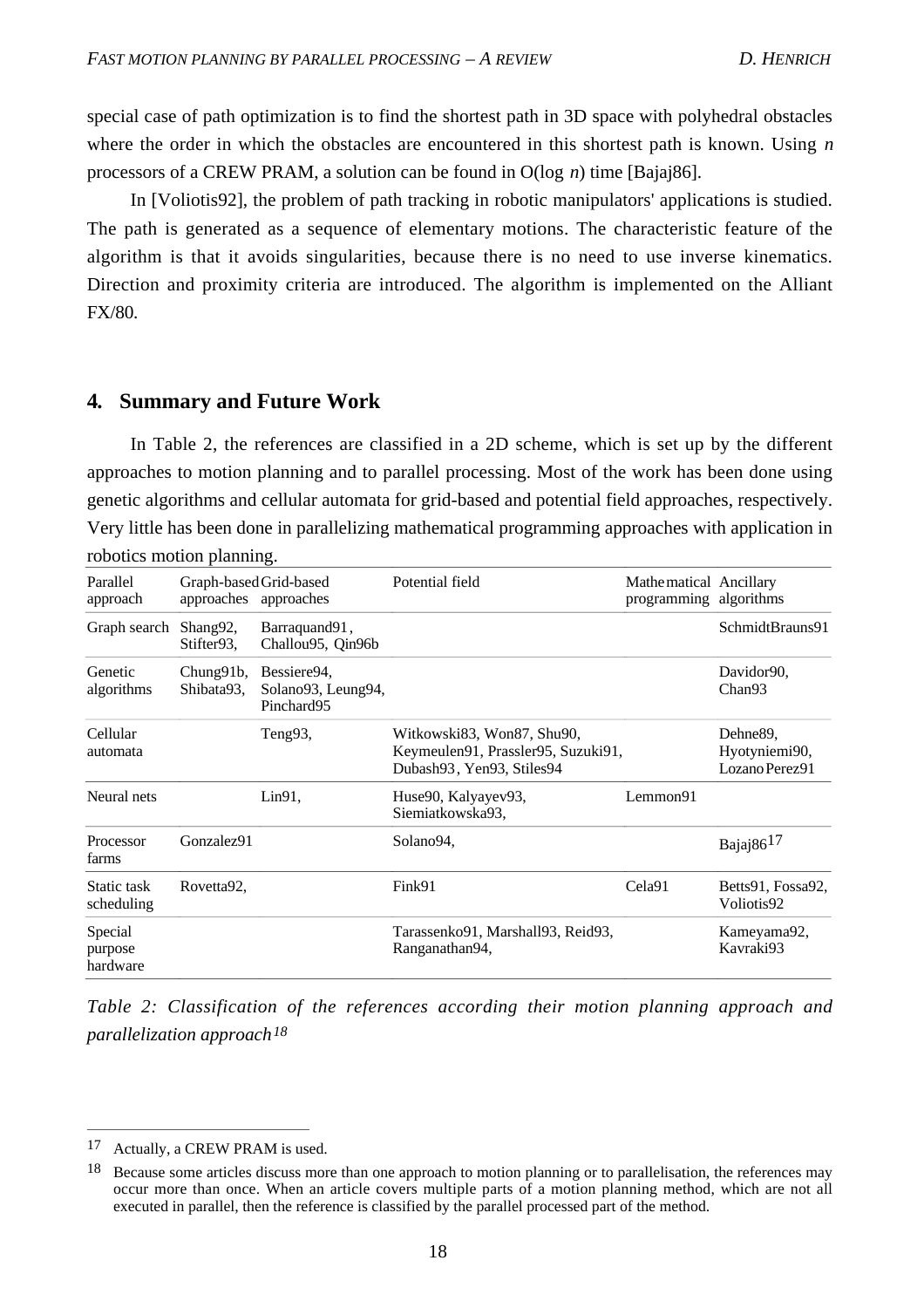The research work in the field of parallel motion planning shows that by introducing parallel computation, the planning time can be reduced down to several seconds. With this and possible future improvements, the aim of a closed control loop with short cycle times seems to be attainable. Unfortunately, one of the following restrictions has been included in most of the parallel approaches:

- Only simple geometric object representations, such as coarse grids or line segments, were used. An interesting extension of grid-based approaches are polyhedral representations that may be used in order to plan a path on a lager scale of workspace and be combined hierarchically with the grid-based approach
- The number of DOFs was reduced such that the planning algorithm becomes less complex. For example, all the parallel potential field approaches work only in 2D. These approaches should be extended to higher-dimensional spaces so that they can be used for manipulators too. When using a terrain map, an interesting extension is the case of changing cost, i.e., searching in an *x-y-t*-map.
- No dynamic obstacles were regarded, thus, a C-space representation can be used in a simplified way. For example, in future work, genetic algorithms approaches could be extended by reactive planning for improving the motion despite large unexpected disturbances.

Additionally, further work could aim at a comparison of the different parallel approaches, especially the different wavefront expansion methods by cellular automata. Furthermore, implementations of grid-based genetic algorithms have not been done on parallel computers. The adaptation is not trivial, because it is not clear how genetic evolution changes when different interprocessor communication patterns are used. Finally, future approaches may focus on explicitly including motion time and speed in the optimization.

On the one hand, when applying the on-line motion planning in practice, today's methods do not fulfill the necessary time constraints. Adequate planning times are only possible by substantially reducing the time in one of the above ways. On the other hand, if motion planning can be performed in real-time, it can be included in closed loop in control algorithms. The concept of reactive planning then reduces to closed-loop real-time motion planning. Therefore, parallel real-time motion planning for complex robotics systems opens up new perspectives on some key issues in robotics such as motion planning in incompletely known or unknown environments, motion planning among fast moving obstacles, and multi-robot motion planning.

## **5. Acknowledgements**

The work was performed at the Institute for Real-Time Computer Systems and Robotics, Prof. Dr. U. Rembold and Prof. Dr. R. Dillmann, University of Karlsruhe, D-76128 Karlsruhe, Germany. Many thanks to my colleagues Dr. Xiaoqing Cheng, Dr. Petra Bohner, and Michelle Specht for proofreading.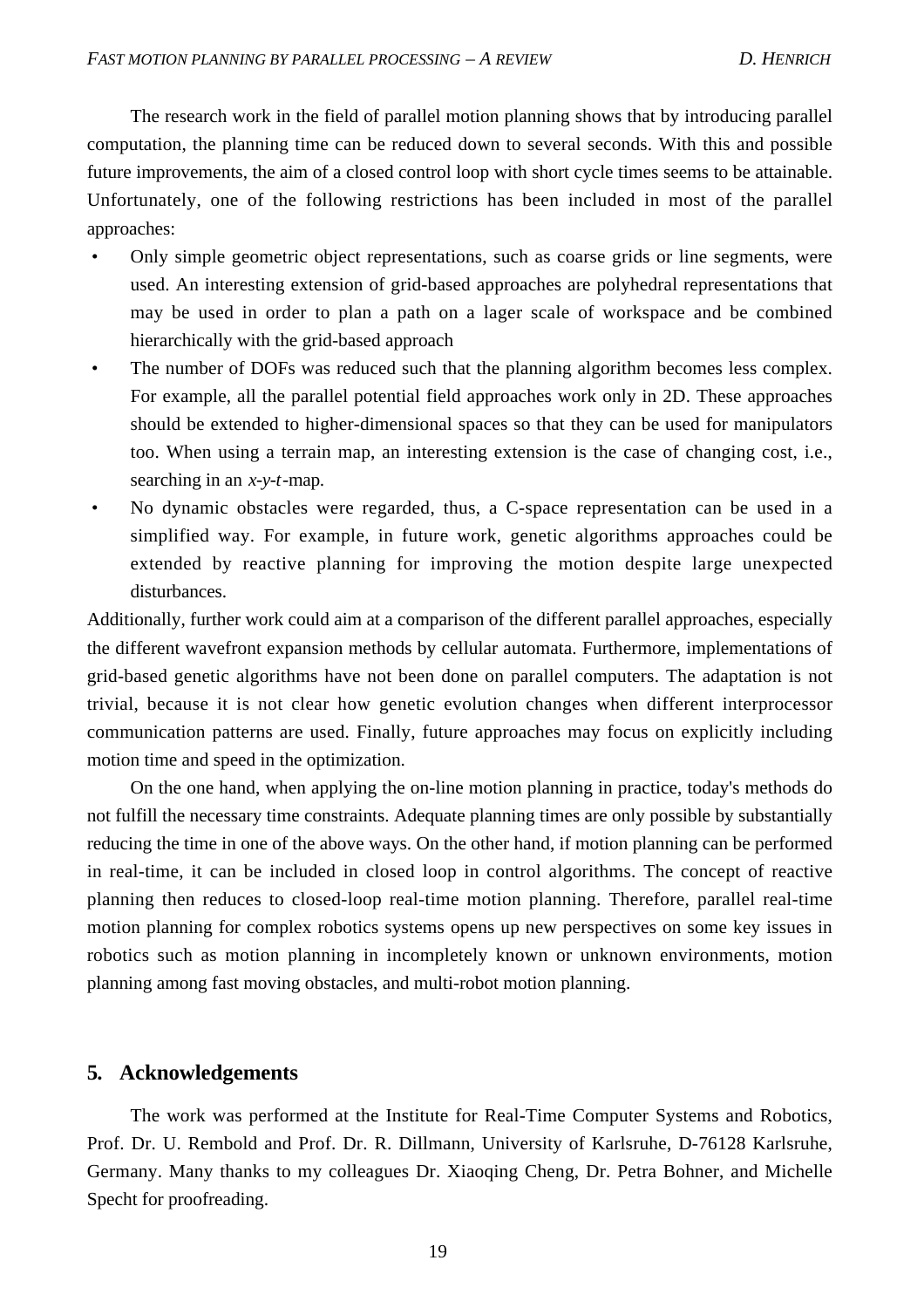## **6. References**

To each reference, a list of keywords is given. As far as possible, at least one keyword is chosen from each orthogonal keyword group. The keywords have the same order as in Table 1. As additional keywords, we use *introduction* and *survey*.

- [Aggarwal88] Aggarwahl A., et al., "Parallel computational geometry". In: Algorithmica, vol 3, pp 293-327, 1988.
- Keywords: Survey;
- [Ahuactzin91] Ahuactzin, J.M.; Talbi, E.-G.; Bessiere, P.; Mazer, E., "Using genetic algorithms for robot motion planning". In: Geometric Reasoning for Perception and Action. Workshop, 1991, 16-17 Sept., pp 84-93, Keywords: Mobile robots; Manipulators; Cell decomposition; Genetic algorithms; MIMD computers; Torus networks; Scalable parallelism;<br>[Ahuactzin92] Ahuactzin J.M
- Ahuactzin J.M., Talbi E.-G., Bessiere P., Mazer E., "Using genetic algorithms for robot motion planning". In: ECAI 92, 10th European Conference on Artificial Intelligence Proceedings, 1992, 3-7 Aug., pp 671-5. Keywords: Mobile robots; Manipulators; Cell decomposition; Genetic algorithms; MIMD computers; Torus networks; Scalable parallelism;
- [Atallah89] Atallah M. J., Zehn D. Z., "An optimal parallel algorithm for the visibility of a simple polygon from a point". In: Annual Symposium on Computational Geometry, pp 114-122, ACM, 1989. Keywords: Skeleton; Shared memory systems;
- [Bajaj86] Bajaj C., "An efficient parallel solution for Euclidean shortest path in three dimensions". In: Proc. 1986 IEEE Int. Conf. on Robotics and Automation, pp 1897-1900, 1986. Keywords: Path optimisation; Shared memory;
- [Barraquand89] Barraquand J., Latombe J.-C., "Robot motion planning: A distributed representation approach". In: Technical Report, STAN-CS-89-1257, Leland Stanford Junior University, Department of Computer Science, May 1989.

Keywords: Manipulators; Multirobot environments; Potential field; Skeleton; Graph search; SIMD computers; Hypercube networks; Scalable parallelism;

[Barraquand91] J. Barraquand, J.-C. Latombe, "Robot motion planning: A distributed representation approach". In: The Int. Jour. of Robotics Research, vol 10, no 6, pp 628-649, Dez. 1991.

Keywords: Potential field; Skeleton; Graph search; No parallel implementation; Scalable parallelism; [Bessiere94] Bessière P., et al., "The Adriane's clew algorithm", In: Algorthmic Foundation of Robotics, Ed. by K. Goldberg, et al., A.K. Peters, 1994. Keywords: Mobile robots; Manipulators; Cell decomposition; Genetic algorithms; MIMD computers; Torus

networks; Scalable parallelism; [Betts91] Betts J.T.; Huffman W.P., "Trajectory optimization on a parallel processor". In: Jour. of Guidance, Control, and Dynamics, vol 14 no 2, 1991, March-April, pp 431-9.

- Keywords: Mobile robots; Path optimization; Static task scheduling; Shared memory systems; Specialist parallelism;
- [Cela91] Cela A.; Hamam Y.; Georges D., "Decomposition method for the constrained path planning of articulated systems". In: 91 ICAR. Fifth International Conference on Advanced Robotics. Robots in Unstructured Environments, Pisa, Italy, 1991, pp 994-9.

Keywords: Manipulators; Mathematical programming; Static task scheduling, No parallel implementation; Specialist parallelism;

- [Challou93a] Challou D.J.; Gini M.; Kumar V., "Towards real-time motion planning". In: H. Kitano et al. (eds), Parallel Processing for Artificial Intelligence, 2. Elsevier, 1994.
- Keywords: Manipulators; Potential field; Skeleton; Graph search; MIMD computers; Hypercube networks; [Challou93b] Challou D.J.; Gini M.; Kumar V., "Parallel search algorithms for robot motion planning". In: IEEE Int. Conf. on Robotics and Automation, Atlanta, GA, USA, 1993, 2-6 May, pp 46-51, vol 2. Keywords: Manipulators; Potential field; Skeleton; Graph search; MIMD computers; SIMD computers; Bus networks; Hypercube networks;
- [Challou95] Challou D.J.; Boley D.; Gini M.; Kumar V., "A parallel formulation of informed randomized search for robot motion planning problems". In: Proceedings IEEE International Conference on Robotics and Automation, Nagoya, Aichi, Japan, May 21-27, 1995, pp 709-714.

Keywords: Manipulators; Potential field; Skeleton; Graph search; MIMD computers; SIMD computers; Bus networks; Hypercube networks;

- [Chan93] Chan K.K.; Zalzala A.M.S., "Genetic-based minimum-time trajectory planning of articulated manipulators with torque constraints". In: IEE Colloquium on 'Genetic Algorithms for Control Systems Engineering' London, UK, 1993, 28 May, pp 4/1.
- Keywords: Manipulators; Path optimization; Genetic algorithms; No parallel implementation; Scalable parallelism; [Chung91a] Chung C.H.; Lee K.S., "Hopfield network application to optimal edge selection". In: 1991 IEEE International Joint Conference on Neural Networks, Singapore, 1991, 18-21 Nov., pp 1542-7.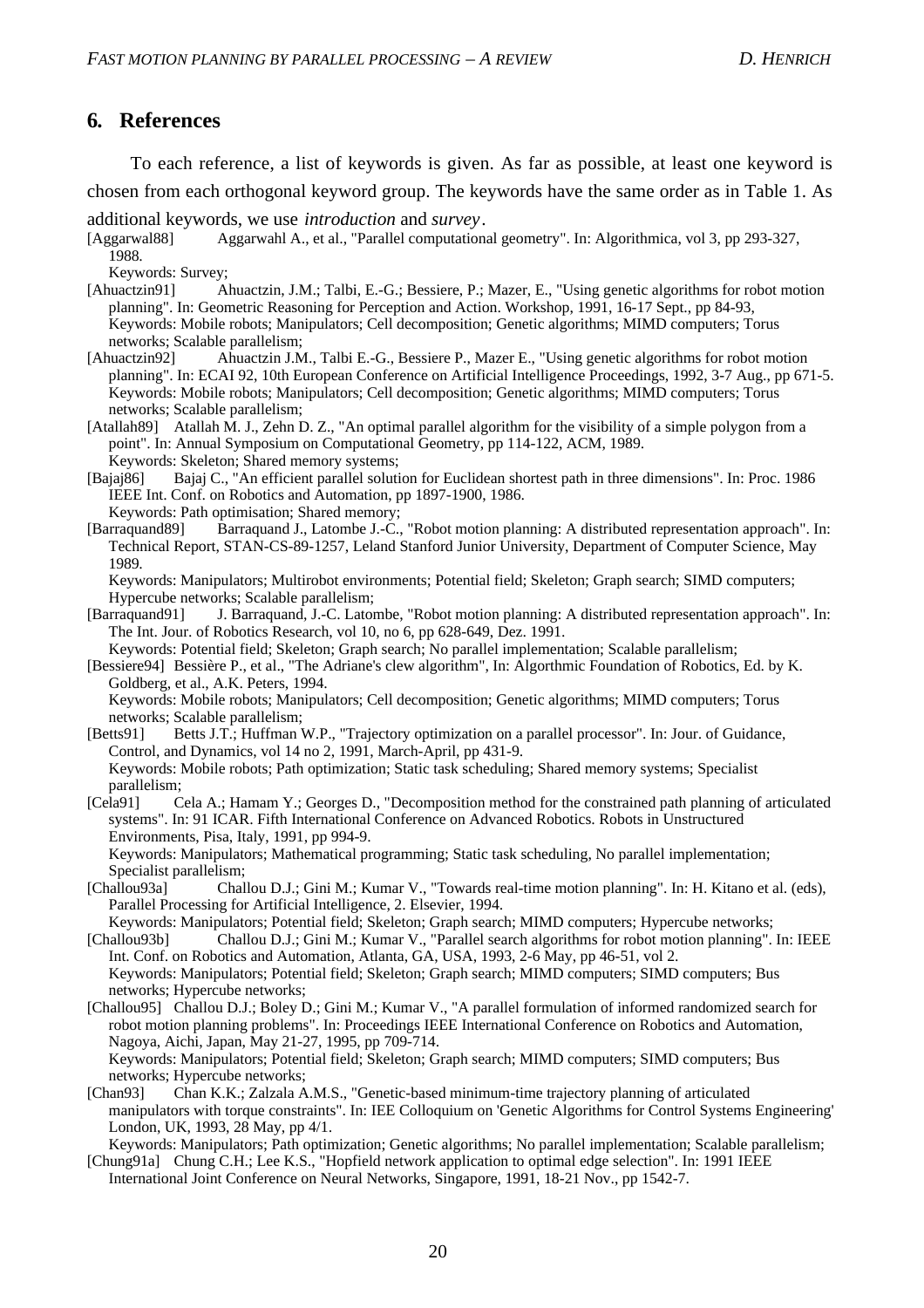Keywords: Mobile robots; Skeleton; Genetic algorithms; Neural nets; No parallel implementation; Scalable parallelism;

- [Chung91b] Chung C.H.; Lee K.S., "Neural network application to the obstacle avoidance path planning for CIM computer integrated manufacturing". In: Proceedings IROS '91. IEEE/RSJ Int. Workshop on Intelligent Robots and Systems '91. Intelligence for Mechanical Systems, Osaka, Japan, 1991, 3-5 Nov., pp 824-8. Keywords: Mobile robots; Skeleton; Genetic algorithms; Neural nets; No parallel implementation; Scalable parallelism;
- [Davidor90] Davidor Y., "Robot programming with a genetic algorithm". In: COMPEURO '90. Proceedings of the 1990 IEEE Int. Conf. on Computer Systems and Software Engineering, Tel-Aviv, Israel, 1990, 8-10 May, pp 186- 91.

Keywords: Manipulators; Path optimization; Genetic algorithms; No parallel implementation; Scalable parallelism; [Decuyper90] Decuyper J., Keymeulen D., "A reactive robot navigation system based on a fluid dynamics

metaphor". In: Parallel Problem Solving from Nature. 1st Workshop, PPSN, 1 Proceedings, 1990, 1-3 Oct., Eds: Schwefel, H.-P.; Manner, R., pp 356-62.

Keywords: Mobile robots; Potential field; Cellular automata; SIMD computers; Mesh networks; Scalable parallelism;

- [Dehne89] Dehne F., Hassenklover A.-L., Sack J.-R., "Computing the configuration space for a robot on a mesh-ofprocessors". In: Parallel Computing, vol 12, 1989, pp 221-231. Keywords: Mobile robots; C-space computation; Cellular automata; MIMD computers; Mesh networks; Scalable parallelism;
- [Dubash93] Dubash R.M.; Bastani F.B., "A hybrid architecture for mobile robots based on decentralized, parallel path planning". In: Proceedings ISADS 93. International Symposium on Autonomous Decentralized Systems, Kawasaki, Japan, 1993, 30 March-1 April, pp 206-14.

Keywords: Multirobot environments; Mobile Robots; Potential field; Cellular automata; Mesh networks; Scalable parallelism;

- [Fink91] Fink B.; Wend H.-D., "Collision-free motion-planning for robot-manipulators working in a changing environment". In: Automatisierungstechnik, vol 39, no 6, 1991, June, pp 197-200. Keywords: Manipulators; Cell decomposition; Potential field; Static task scheduling; MIMD computers; Specialist parallelism;
- [Fossa92] Fossa M.; Grosso E.; Ferrari F.; Magrassi M.; Sandini G.; Zapendouski M., "A visually guided mobile robot acting in indoor environments". In: Proc. IEEE Ws on Applications of Computer Vision, Palm Springs, CA, USA, 1992, 30 Nov.-2 Dec., pp 180-308.

Keywords: Mobile Robots; Collision avoidance; MIMD computers; Special purpose networks; Specialist parallelism;

- [Gonzalez91] Gonzalez J. S., Jones D.I., "An implementation on multiple transputers of a configuration space approach to robot obstacle avoidance". In T. S. Durrani, et al. (Eds.), Applications of Transputers 3. Proceedings of the Third Int. Conf. on Applications of Transputers, IOS Press-Amsterdam, pp 168-73, 1991. Keywords: Manipulators; Cell decomposition; Processor farms; Static task scheduling; MIMD computers; Special purpose networks; Scalable parallelism;
- [Gustafson88] Gustafson J. L., 1988, "Reevaluation Amdahl's law". In: Communications of the ACM, vol 31, no 5, pp 532-533.

Keywords: MIMD computers; SIMD computers;

- [Huse90] Huse S. M., "Path analysis using a predator-prey neural network paradigm". In: Proc. of the 3rd Int. Conf. on Industrial and Engineering, 1990, pp 1054-1062.
- Keywords: Mobile robots; Potenial fields; Neural networks; No parallel implementation; Scalable parallelism;
- [Hwang92] Hwang Y. K., Ahuja N., "Gross motion planning A survey". In: ACM Computing Surveys, vol 24, no 3, Sept 1992.

Keywords: Survey;

[Hyotyniemi90] Hyotyniemi H., "Locally controlled optimization of spray painting robot trajectories". In: Intelligent Motion Control. Proceedings of the IEEE International Workshop, 20.-22. Aug., 1990, Istambul, vol 1.1990 pp 283-287.

Keywords: Manipulators; Path optimization; Cellular automata; No parallel implementation; Scalable parallelism; [Kalyayev93] Kalyayev I.A., "Homogeneous neuronlike structures for optimization variational problem solving".

In: PARLE '93 Parallel Architectures and Languages Europe. 5th Int. PARLE Conf. Proc., 1993, 14-17 June, Eds.: Bode A.; Reeve M.; Wolf G., Springer-Verlag Berlin, Germany, pp 438-51. Keywords: Mobile robots; Cell decomposition; Neural nets; Special purpose hardware; Mesh networks; Scalable

parallelism; [Kameyama91] Kameyama M.; Amada T.; Higuchi T., "Highly parallel collision detection VLSI processor for intelligent robots". In: 1991 Symposium on VLSI Circuits. Digest of Technical Papers, Oiso, Japan, 1991, 30 May-1 June, pp 500-6.

Keywords: Manipulators; Collision avoidance; Processor farms; Special purpose hardware; Scalable parallelism; [Kameyama92] Kameyama M.; Amada T.; Higuchi T., "Highly parallel collision detection processor for intelligent

robots". In: IEEE Jour. of Solid-State Circuits, vol 27, no 4, 1992, April, pp 500-6. Keywords: Manipulators; Collision avoidance; Processor farms; Special purpose hardware; Scalable parallelism;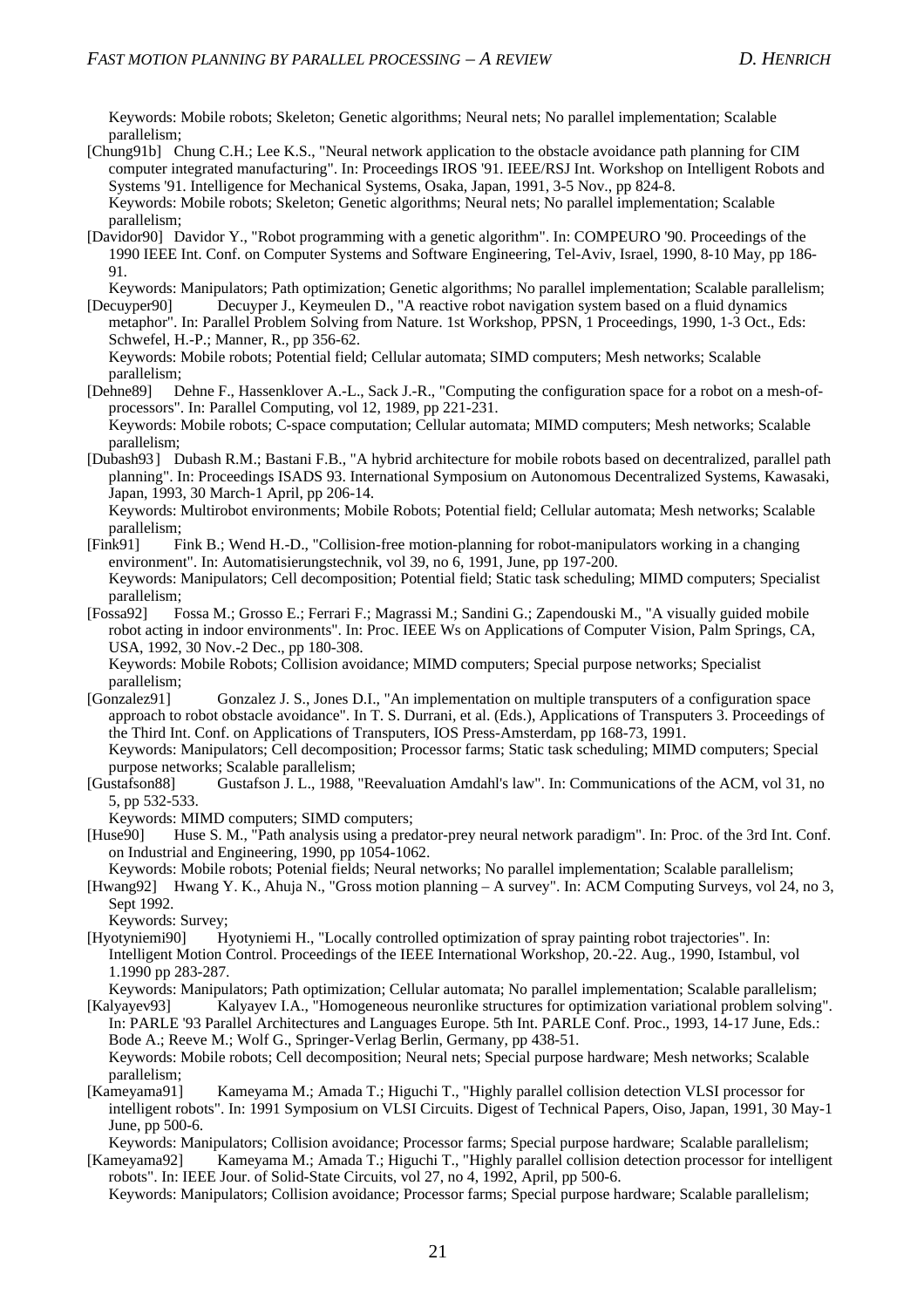- [Kavraki93] Kavraki L., "Computation of configuration-space obstacles using the fast Fourier transform". In: Proc. IEEE Int. Conf. on Robotics and Automation, Atlanta, GA, USA, 1993, 2-6 May, pp 255-61. Keywords: C-space computation; Special purpose hardware; Scalable parallelism;
- [Keymeulen91] Keymeulen D.; Decuyper J., "A flexible path generator for a mobile robot". In: 91 ICAR. Fifth Int. Conf. on Advanced Robotics. Robots in Unstructured Environments, Pisa, Italy, 1991, pp 1069-73. Keywords: Mobile Robots; Potential field; Cellular automata; SIMD computers; Mesh networks; Scalable parallelism;<br>[Keymeulen94]
- Keymeulen D.; Decuyper J., "The fluid dynamics applied to mobile robot motion: The stream field method". In: IEEE Int. Conf. on Robotics and Automation, 1994, pp 378-385. Keywords: Mobile Robots; Potential field; Cellular automata; SIMD computers; Mesh networks; Scalable parallelism;<br>[Latombe91]
- Latombe J. C., "Robot motion planning", Kluwer Academic Publishers, 1991.
- Keywords: Survey;<br>[Lemmon91] Le Lemmon M., "2-Degree-of-freedom Robot Path Planning using Cooperative Neural Fields". In: Neural Computation, vol 3, no 3 pp 350-362.

Keywords: Mobile robots; Mathematical programming; Neural nets; No parallel implementation; Scalable parallelism;

- [Leung94] Leung C.H.; Zalzala A.M.S., "A genetic solution for the motion of wheeled robotic systems in dynamic environments". In: Int. Conf. on Control '94, Coventry, UK, 1994, 21-24 March, pp 760-4. Keywords: Mobile Robots; Cell decomposition; Genetic algorithms; No parallel implementation; Scalable parallelism;
- [Lin91] Lin C.-S.; Wann C.-D., "A parallel processing model for robot path planning on grid terrains". In: Int. Jour. of Robotics & Automation, vol 6, no 1, 1991, pp 1-11. Keywords: Mobile Robots; Skeleton; Neural networks; Special purpose hardware; Mesh networks; Scalable parallelism;
- [LozanoPerez91] Lozano-Pérez T., O'Donnell P. A., "Parallel robot motion planning". In: IEEE Int. Conf. on Robotics and Automation, Sacramento, California, April 1991, pp 1000-1007.
- Keywords: Manipulators; C-space computation; Cellular automata; SIMD computers; Scalable parallelism; [MacKenzie90] MacKenzie P. D., Stout Q. F., "Asymptotically efficient hypercube algorithms for computational geometry". In: Third Symposium on the Fontiers of Massively Parallel Computation, pp 8-11, College Park, MD., Oct. 1990.

Keywords: Skeleton; Hypercube networks;

[Marshall93] Marshall G.F.; Tarassenko L., "Robot path planning using VLSI resistive grids". In: Third Int. Conf. on Artificial Neural Networks, Brighton, UK, 1993, 25-27 May, pp 163-7.

Keywords: Mobile Robots; Potential field; Special purpose hardware; Mesh networks; Scalable parallelism; [Mazer93] Mazer E.; Ahuactzin J.M.; Talbi E.; Bessiere P., "Robot motion planning with the Ariadne's clew algorithm". In: Intelligent Autonomous Systems. IAS-3. Proc. of the Int. Conf., Pittsburgh, PA, USA, 1993, 15-18 Feb., Eds.: Groen F.C.A.; Hirose S.; Thorpe C.E., pp 196-205. Keywords: Mobile Robots; Cell decomposition; Genetic algorithms; MIMD computers; Torus networks; Scalable

- parallelism; [Paige85] Paige R. C., Kruskal C. P., "Parallel algorithms for shortest path problems". In: IEEE, 1985, pp 14-20. Keywords: Graph search; Shared memory systems;
- [Pinchard95] Pinchard O., Liegeois A., Emmanuel T., "A genetic algorithm for outdoor robot path planning". In: Intelligent Autonomous Systems (IAS-4), Eds: U. Rembold, Karlsruhe, Germany, March 27-30, 1995, pp 413-419. Keywords: Mobile robots; Skeleton; Genetic algorithms; No parallel implementation; Scalable parallelism;
- [Prasanna92] Prasanna V.K.; Rao A.S., "Parallel algorithms for robotics A survey". In: Computer Science and Informatics, vol 22, no 1, 1992, July, pp 1-18. Keywords: Survey;
- [Prassler89] Prassler E.; "Electrical networks and a connectionist approach to path-finding". In: Proc. of the Int. Conf. "Connectionism in Perspective", Amsterdam, Elsevier, 1989.

Keywords: Mobile Robots; Potential field; Cellular automata; No parallel implementation; Mesh networks; Scalable parallelism;

- [Prassler90] Prassler E.; Milios E., "Parallel path planning in unknown terrains". In: Proc. of the SPIE The Int. Society for Optical Engineering, vol 1388, 1990, pp 2-13. Keywords: Mobile Robots; Potential field; Cellular automata; No parallel implementation; Mesh networks; Scalable parallelism;
- [Prassler94] Prassler E.; Milios E., "Motion planning amongst arbitrarily moving unkown objects". In: Proc. of the IEEE/RSJ/GI Int. Conf. on Intelligent Robots and Systems IROS'94, Munich, Germany, 1994. Keywords: Mobile Robots; Potential field; Cellular automata; No parallel implementation; Mesh networks; Scalable parallelism;
- [Prassler95] Prassler E., "Robot navigation: A simple guidance system for a complex changing world". In: Environment Modeling and Motion Planning forAutonomous Robots, Eds: H. Bunke et al., World Scientific, 1995 – *to appear*.

Keywords: Mobile Robots; Potential field; Cellular automata; No parallel implementation; Mesh networks; Scalable parallelism;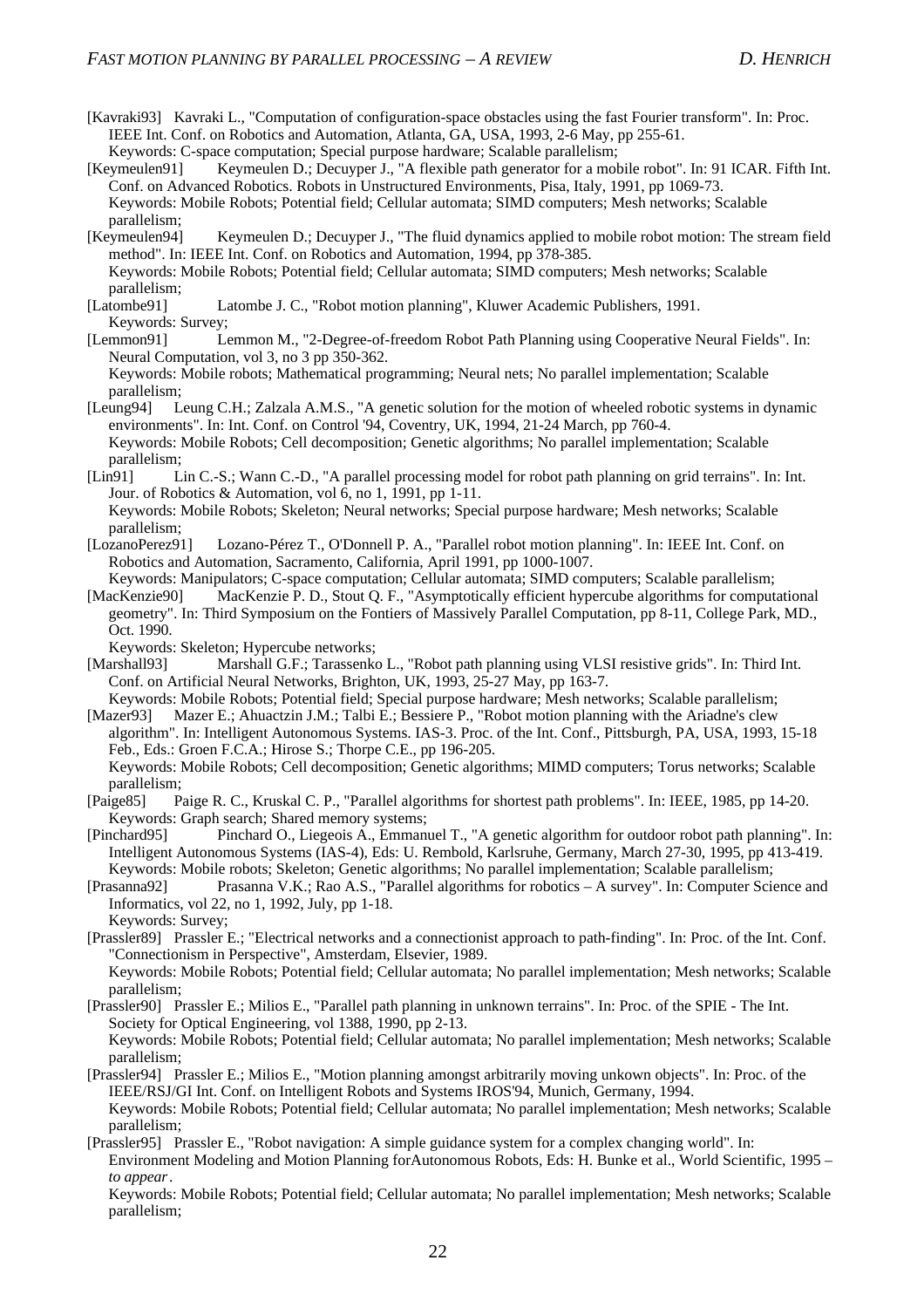- [Oin96a] Oin C., Henrich D., 1996, "Randomized parallel motion planning for robot manipulators", Technical Report 5/96, Computer Science Department, University Karlsruhe. Keywords: Manipulators; Cell decomposition; Graph search; MIMD computers; Bus networks; Scalable parallelism;
- [Qin96b] Qin C., Henrich D., 1996, "Path planning for industrial robot arms A parallel randomized approach", In: Proceedings of the International Symposium on Intelligent Robotic Systems (SIRS'96), Lisbon, Portugal, July 22.- 26., pp 65-72. Keywords: Manipulators; Cell decomposition; Graph search; MIMD computers; Bus networks; Scalable parallelism;
- [Ranganathan94] Ranganathan N.; Parthasarathy B.; Hughes K., "A parallel algorithm and architecture for robot path planning". In: Proc. Eighth Int. Parallel Processing Symposium, Cancun, Mexico, 1994, 26-29 April, Eds.: Siegal, H.J., pp 275-9.

Keywords: Mobile Robots; Potential field; Cellular automata; Special purpose hardware; Linear networks; Scalable parallelism;

- [Reid93] Reid M.B., "Path planning using optically computed potential fields". In: Proc. IEEE Int. Conf. on Robotics and Automation, Atlanta, GA, USA, 1993, 2-6 May, pp 295-300. Keywords: Mobile Robots; Potential field; Special purpose hardware;
- [Rovetta92] Rovetta A.; Sala R., "Robot motion planning with parallel systems". In: Proc.. 1992 IEEE Int. Conf. on Robotics And Automation, Nice, France, 1992, 12-14 May, pp 2224-9. Keywords: Manipulators; Skeleton; Static task scheduling; MIMD computers; Special purpose networks; Specialist parallelism;
- [SchmidtBrauns91] Schmidt-Brauns R.; Swietlik A.; Dillmann R., "Robot path planning on transputer networks". In: Applications of Transputers 3. Proc. of the Third Int. Conf. on Applications of Transputers, Glasgow, UK, 1991, 28- 30 Aug., Eds.: Durrani, T.S.; Sandham, W.A.; Soraghan, J.J.; Forbes, S.M.,pp 174-9. Keywords: Mobile robots; Cell decomposition; Graph search; MIMD computers;
- [Shang92] Shang W.; Egan G.K., "Mobile robot path planning using parallel computer system". In: IEEE Int. Workshop on Emerging Technologies and Factory Automation - Technology for the Intelligent Factory - Proc., Melbourne, Vic., Australia, 1992, 11-14 Aug., Eds.: Zurawski, R.; Dillon, T.S., pp 676-80. Keywords: Mobile Robots; Multirobot environments; Skeleton; Graph search; Shared memory systems; Scalable parallelism;
- [Shibata93] Shibata T.; Fukuda T., "Coordinative behavior by genetic algorithm and fuzzy in evolutionary multi-agent system". In: Proc. IEEE Int. Conf. on Robotics and Automation, Atlanta, GA, USA, 1993, 2-6 May, pp 760-5. Keywords: Mobile Robots; Mulirobot environments; Skeleton; Genetic algorithms; No parallel implementation; Skalable parallelism;<br>
Shu C.; Bu<br>
Shu C.; Bu
- Shu C.; Buxton H., "A parallel path planning algorithm for mobile robots". In: BMVC90 Proc. of the British Machine Vision Conf., Oxford, UK, 1990, 24-27 Sept., pp 383-8. Keywords: Mobile Robots; Potential field; Cellular automata; SIMD computers; Mesh networks; Scalable parallelism;
- [Siemiatkowska94] Siemiatkowska B., "A Highly Parallel Method for Mapping and Navigation of An Autonomous Mobile Robot". In: Proc. IEEE Int. Eonference on Robotics and Automation, 1994, pp 2796-2801.
- Keywords: Mobile robots; Cell decomposition; Neural networks; No parallel implementation; Scalable parallelism; [Solano93] Solano J.; Jones D.I., "Generation of collision-free paths, a genetic approach". In: IEE Colloquium on 'Genetic Algorithms for Control Systems Engineering', London, UK, 1993, 28 May, pp 5/1.

Keywords: Mobile robots; Manipulators; Skeleton; Genetic algorithms; No parallel implementation;

- [Solano94] Solano J.; Jones D.I., "Parameter determination for a genetic algorithm applied to robot control". In: Int. Conf. on Control '94, Coventry, UK, 1994, 21-24 March, pp 765-70. Keywords: Mobile Robots; Potential field; Processor farms; MIMD computers; Linear networks; Special purpose
- networks; Scalable parallelism; [Stifter93] Stifter S., "Shortest non-synchronized motions parallel versions for shared memory CREW models". In:
- Parallel Computation. Second Int. ACPC Conf. Proc., Gmunden, Austria, 1993, 4-6 Oct., Eds.: Volkert, J., pp 87- 104.

Keywords: Manipulators; Cell decomposition; Graph search; Shared memory systems;

- [Stiles94] Stiles P. N., Glickstein I. S., "Higliy parallelizable route planner based on cellular automata algorithms". In: IBM Jour. Research and Developement, vol 38, no 2, pp167-181, March 1994. Abstract: Keywords: Mobile robots; Potential field; Cellular automata; SIMD computer; Mesh networks; Scalable parallelism;
- [Suzuki91] Suzuki H.; Arimoto S., "Parallel-processable recursive and heuristic method for path planning". In: Proc. IROS '91. IEEE/RSJ Int. Workshop on Intelligent Robots and Systems '91. Intelligence for Mechanical Systems, Osaka, Japan, 1991, 3-5 Nov., pp 616-18.
- Keywords: Mobile robots; Potential field; Cellular automata; No parallel implementation; Scalabale parallelism; [Talbi92] Talbi E.G.; Bessiere P., "Parallel robot motion planning in a dynamic environment". In: Second Join Int
- Conference on Vector and Parallel Processing", 1992, Sept, Lyon, France. Keywords: Mobile robots; Cell decomposition; Genetic algorithms, MIMD computers; Torus networks; Scalable parallelism;
- [Talbi93] Talbi E.-G.; Muntean T., "Designing embedded parallel systems with parallel genetic algorithms". In: IEE Colloquium on 'Genetic Algorithms for Control Systems Engineering', London, UK, 1993, 28 May, pp 7/1.